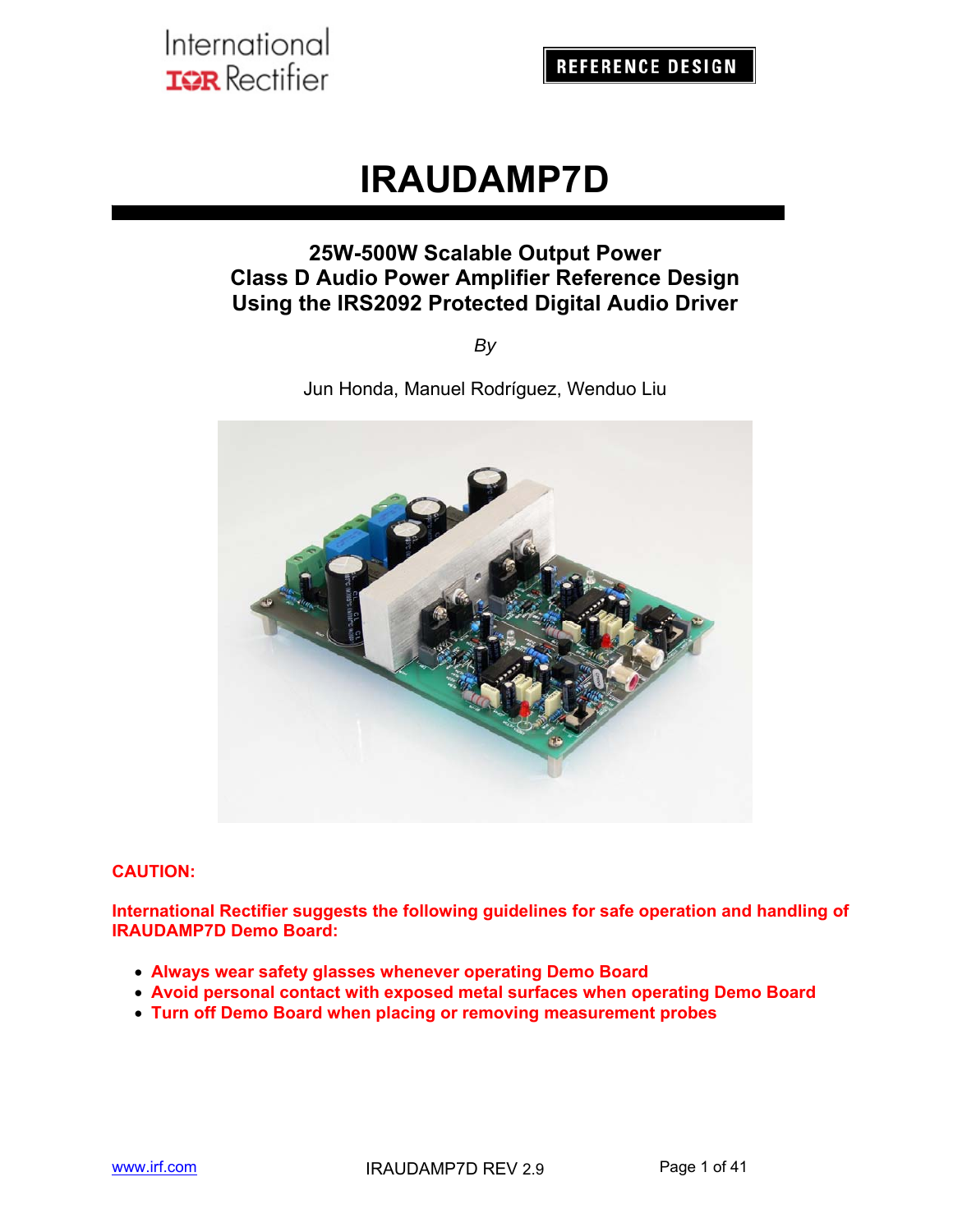| Item | <b>Table of Contents</b> | Page      |
|------|--------------------------|-----------|
| 1    |                          | 3         |
| 2    |                          | 4         |
| 3    |                          | $4 - 5$   |
| 4    |                          | 6         |
| 5    |                          | 7         |
| 6    |                          | $8 - 13$  |
| 7    |                          | 14        |
| 8    |                          | $14 - 16$ |
| 9    |                          | 16        |
| 10   |                          | 16        |
| 11   |                          | $17 - 18$ |
| 12   |                          | 18-19     |
| 13   |                          | $20 - 22$ |
| 14   |                          | 22        |
| 15   |                          | $22 - 25$ |
| 16   |                          | 25        |
| 17   |                          | 26        |
| 18   |                          | 27        |
| 19   |                          | 28        |
| 20   |                          | 29        |
| 21   |                          | 30-32     |
| 22   |                          | 33-36     |
| 23   |                          | 36        |
| 24   |                          | 37-38     |
| 25   |                          | 39        |
| 26   |                          | 40        |
| 27   |                          | 41        |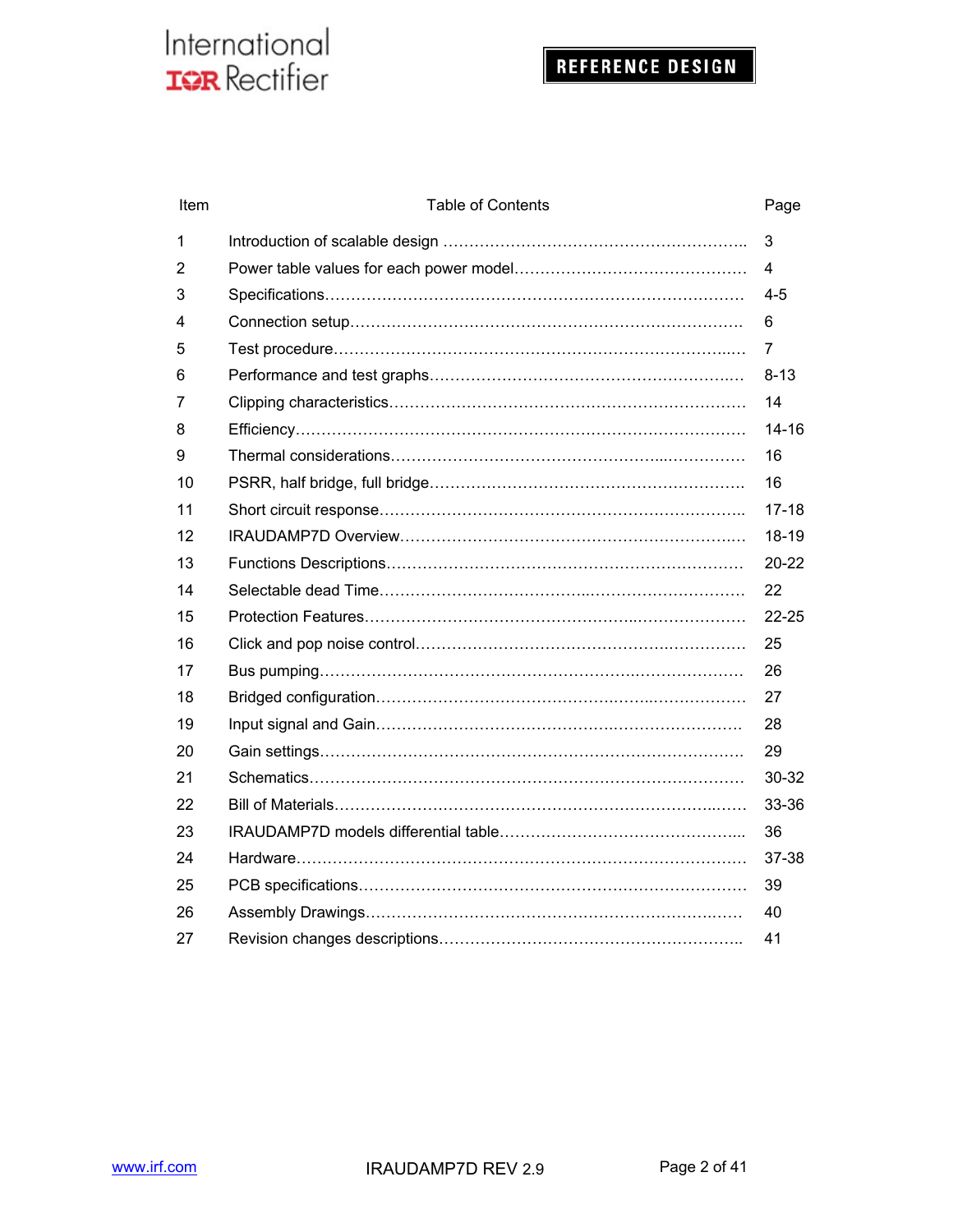## **Introduction**

The IRAUDAMP7D reference design is a two-channel Class D audio power amplifier that features output power scalability. The IRAUDAMP7D offers selectable half-bridge (stereo) and full-bridge (bridged) modes.

This reference design demonstrates how to use the IRS2092 Class D audio driver IC, along with IR's digital audio dual MOSFETs, such as IRFI4024H-117P, IRFI4019H-117P, IRFI4212H-117P and IRFI4020H-117P, on a single layer PCB. The design shows how to implement peripheral circuits on an optimum PCB layout using a single sided board.

The resulting design requires a small heatsink for normal operation (one-eighth of continuous rated power). The reference design provides all the required housekeeping power supplies and protections.

#### **Unless otherwise noted, this user's manual is based on 150V model, IRAUDAMP7D-150,.**

Other output power versions can be configured by replacing components given in the component selection of Table 5 on page 36

#### **Applications**

- AV receivers
- Home theater systems
- Mini component stereos
- Powered speakers
- Sub-woofers
- Musical Instrument amplifiers
- Automotive after market amplifiers

#### **Features**

| Output Power:                        | Scalable output power from 25W- 500W (see Table 1)                     |
|--------------------------------------|------------------------------------------------------------------------|
| <b>Residual Noise:</b>               | 200 μV, IHF-A weighted, AES-17 filter                                  |
| Distortion:                          | 0.05 % THD+N @ 60W, 4 Ω                                                |
| Efficiency:                          | 90 % @ 500W, 8 $\Omega$ , Class D stage                                |
| <b>Multiple Protection Features:</b> | Over-current protection (OCP), high side and low side MOSFET           |
|                                      | Over-voltage protection (OVP),                                         |
|                                      | Under-voltage protection (UVP), high side and low side MOSFET          |
|                                      | DC-protection (DCP),                                                   |
|                                      | Over-temperature protection (OTP)                                      |
| PWM topology:                        | Self-oscillating PWM, half-bridge or full-bridge topologies selectable |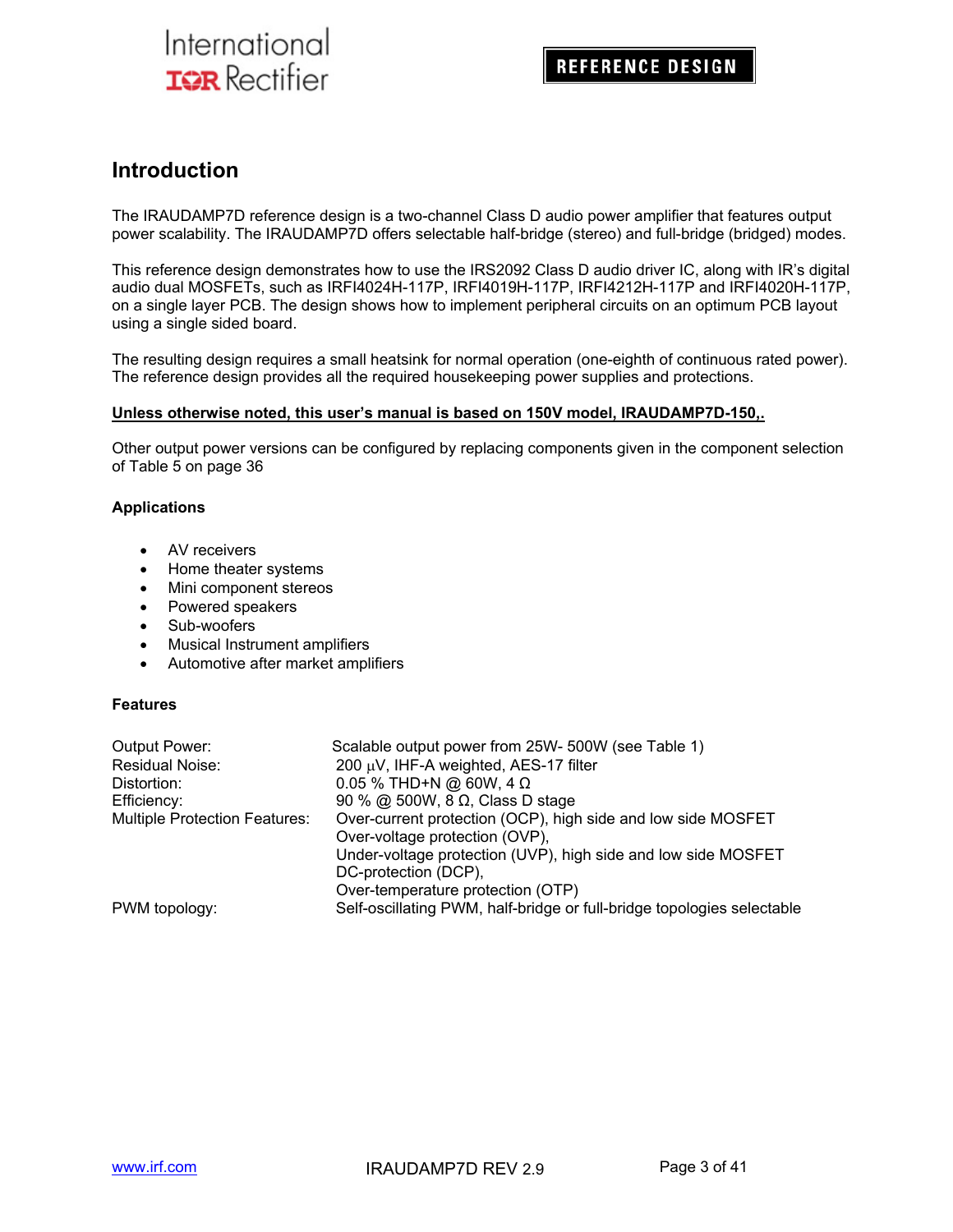|                                  |                              | <b>Model Name</b> |                  |                  |                      |
|----------------------------------|------------------------------|-------------------|------------------|------------------|----------------------|
| <b>Item</b>                      |                              | <b>AMP7D-55</b>   | <b>AMP7D-100</b> | <b>AMP7D-150</b> | <b>AMP7D-200</b>     |
| <b>IR Power</b><br><b>MOSFET</b> | FET1A,<br>FET <sub>1</sub> B | IRFI4024H-117P    | IRFI4212H-117P   | IRFI4019H-117P   | IRFI4020H-117P       |
| <b>Half Bridge</b>               | $8\Omega$                    | $25W \times 2$    | $60W \times 2$   | $125W \times 2$  | 250W x 2             |
|                                  | $4\Omega$                    | $50W \times 2$    | 120W x 2         | 250W x 2         | Not Supported        |
| <b>Full Bridge</b>               | $8\Omega$                    | 100W x 1          | 240W x 1         | 500W x 1         | <b>Not Supported</b> |
| Nominal<br>Supply<br>Voltage     | $+B, -B$                     | ±25V              | ±35V             | ±50V             | ±70V                 |
| Min/Max<br>Supply<br>Voltage     | $+B, -B$                     | $±20V ~+28V$      | ±28V ~±45V       | $±45V \sim ±60V$ | $±60V \sim ±80V$     |
| Voltage<br>Gain                  | G٧                           | 20                | 30               | 36               | 40                   |

### **Table 1** IRAUDAMP7D Specification Table Series

#### **Notes:**

- **All the power ratings are at clipping power (THD+N = 1 %). To estimate power ratings at THD+N=10%, multiply them by 1.33**
- **See Table 5 on page 36 for the complete listing of components table.**

### **Specifications**

#### **General Test Conditions for IRAUDAMP7D-150 (unless otherwise noted) Notes / Conditions**

| <b>Power Supply Voltages</b> | ± 50V  |
|------------------------------|--------|
| Load Impedance               | 4Ω     |
| Self-Oscillating Frequency   | 400kHz |
| Voltage Gain                 | 36     |

| <b>Electrical Data</b>              | Typical                                 | <b>Notes / Conditions</b>                                           |
|-------------------------------------|-----------------------------------------|---------------------------------------------------------------------|
| <b>IR Devices Used</b>              | IRS2092, Protected digital audio driver |                                                                     |
|                                     |                                         | IRFI4024H-117P, IRFI4019H-117P, IRFI4212H-117P, IRFI4020H-          |
|                                     | 117P Digital audio MOSFETs              |                                                                     |
| <b>PWM Modulator</b>                |                                         | Self-oscillating, second order sigma-delta modulation, analog input |
| Power Supply Range                  | $±$ 45V to $±$ 60V                      | Or see table 1 above                                                |
| Output Power CH1-2: (1 % THD+N)     | 300W                                    | 1kHz                                                                |
| Output Power CH1-2: (10 % THD+N)    | 400W                                    | 1kHz                                                                |
| Rated Load Impedance                | $8 - 4$ $\Omega$                        | Resistive load                                                      |
| <b>Standby Supply Current</b>       | +50 mA/-80 mA                           | No input signal                                                     |
| <b>Total Idle Power Consumption</b> | 7W                                      | No input signal                                                     |
| <b>Channel Efficiency</b>           | $90\%$                                  | Single-channel driven, 120W                                         |

.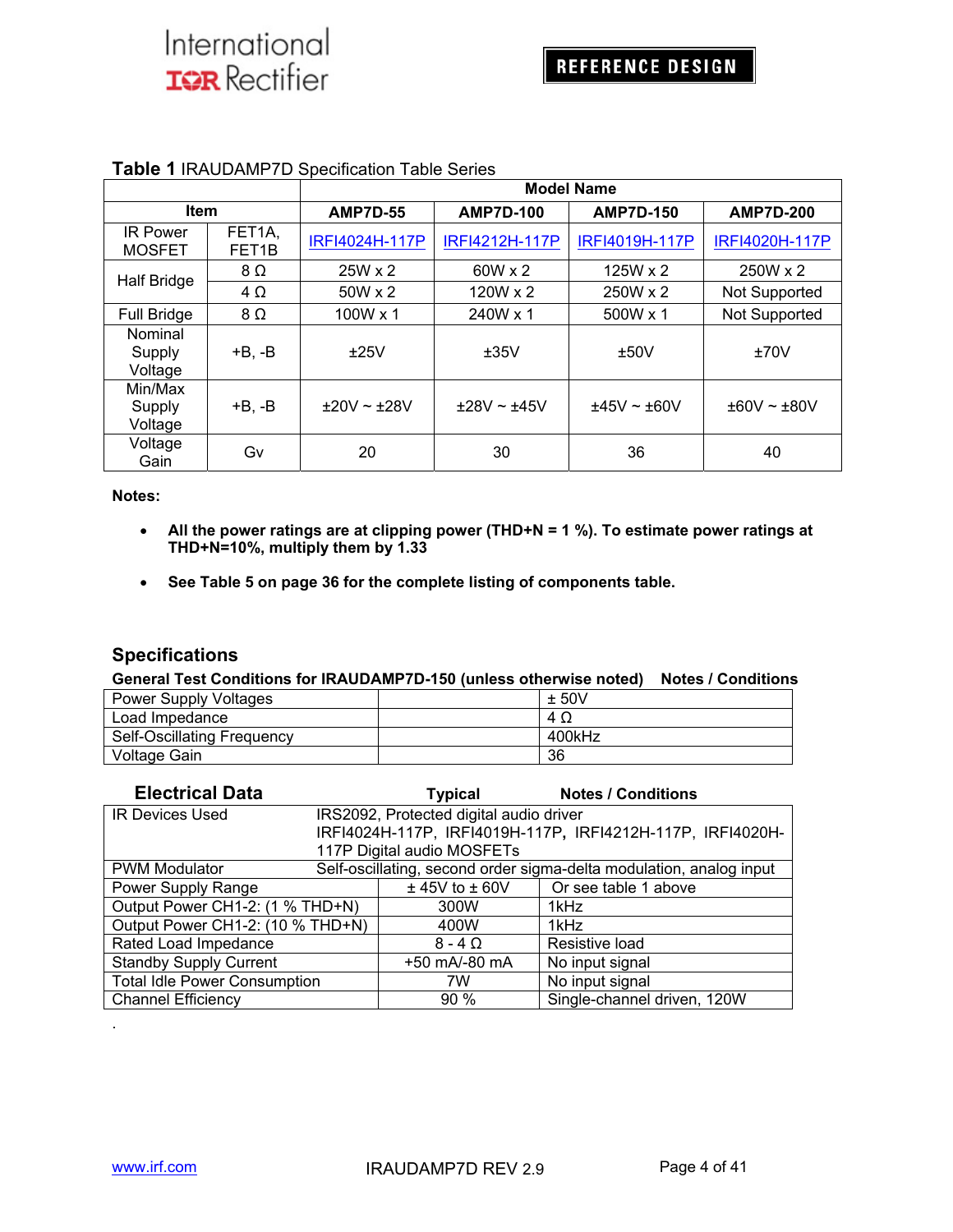### **Audio Performance**

|                                     | <b>Before</b><br><b>Demodulator</b> | Class D<br>Output | <b>Notes / Conditions</b>         |
|-------------------------------------|-------------------------------------|-------------------|-----------------------------------|
| THD+N, 1W                           | 0.09%                               | $0.1 \%$          |                                   |
| <b>THD+N, 10W</b>                   | $0.03\%$                            | $0.04\%$          | 1kHz, Single-channel driven       |
| THD+N, 60W                          | $0.03\%$                            | $0.05\%$          |                                   |
| <b>THD+N, 100W</b>                  | 0.08%                               | 0.10%             |                                   |
| Dynamic Range                       | 100dB                               | 100dB             | A-weighted, AES-17 filter,        |
|                                     |                                     |                   | Single-channel operation          |
|                                     |                                     |                   | 22 Hz - 20kHz, AES17 filter       |
| <b>Residual Noise</b>               | $200 \mu V$                         | $200 \mu V$       | Self-oscillating frequency        |
|                                     |                                     |                   | 400kHz                            |
| Damping Factor                      | 2000                                | 170               | 1kHz, relative to 4 $\Omega$ load |
|                                     | 95 dB                               | $90 \, dB$        | 100Hz                             |
| <b>Channel Separation</b>           | 85 dB                               | 80 dB             | 1kHz                              |
|                                     | 75 dB                               | 65 dB             | 10kHz                             |
| Frequency Response: 20 Hz-<br>20kHz | 20 Hz-35kHz                         | $±3$ dB           | 1W, $4 \Omega - 8 \Omega$ Load    |

## **Thermal Performance** (T<sub>A</sub>=25 °C)

| Condition                    | Typical                                  | <b>Notes / Conditions</b> |
|------------------------------|------------------------------------------|---------------------------|
| Idling                       | $T_c$ =30 °C<br>$T_{\text{PCB}}$ =37 °C  | No signal input           |
| 2 ch x 15W (1/8 rated power) | $T_c$ =54 °C<br>$T_{PCB} = 67 °C$        |                           |
| 2 ch x 120W (Rated power)    | $T_c$ =80 °C<br>$T_{\text{PCB}}$ =106 °C | OTP shutdown after 150 s  |

## **Physical Specifications**

| <b>Dimensions</b> | $  6"$ (L) x 4"(W) x 1.25"(H)<br>150 mm (L) x 100 mm (W) x 35 mm(H) |
|-------------------|---------------------------------------------------------------------|
| Weight            | 0.330kgm                                                            |

## **Test Setup**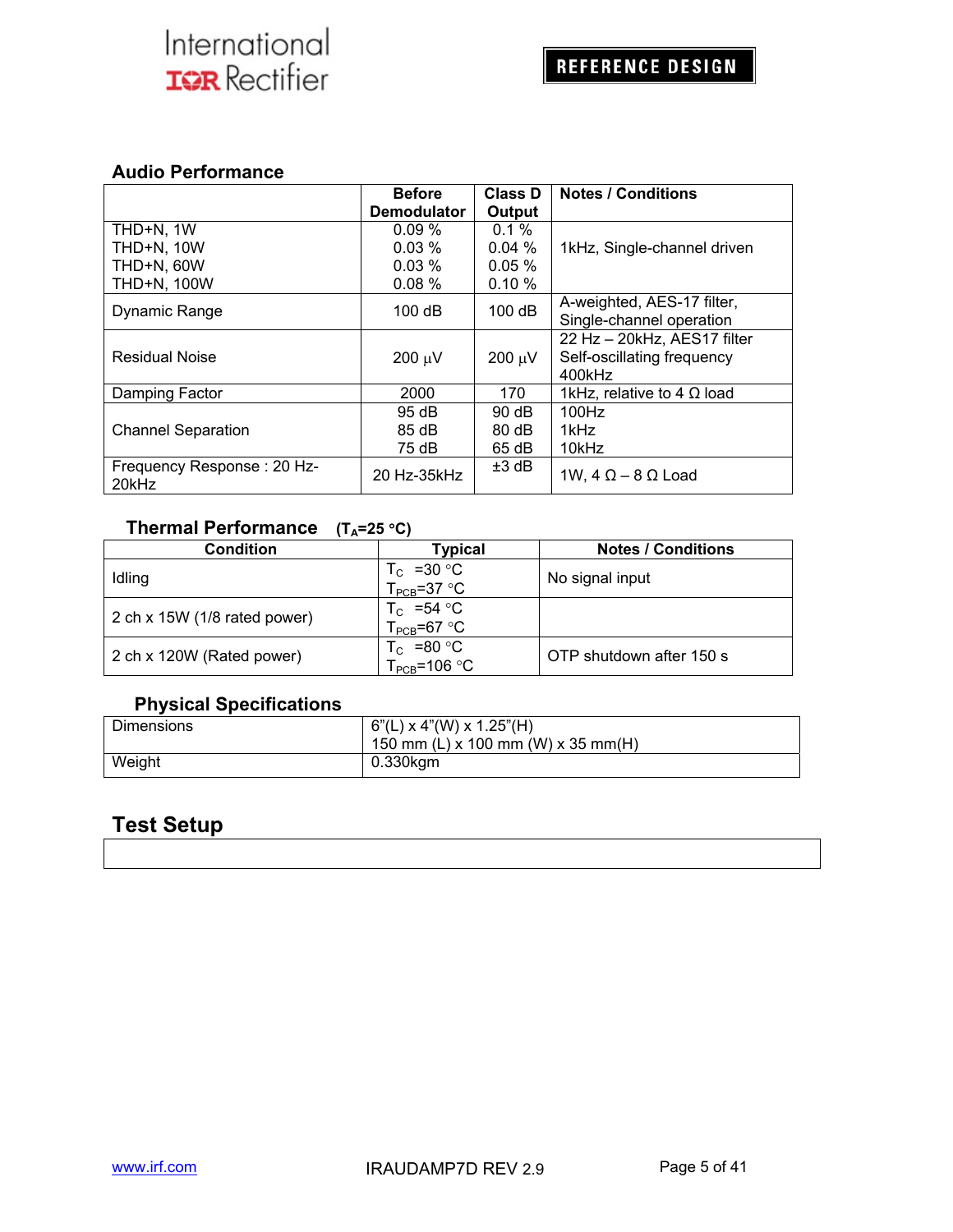

## **Connector Description**

| CH1 IN              |                  | RCA1A   Analog input for CH1             |
|---------------------|------------------|------------------------------------------|
| CH <sub>2</sub> IN  |                  | RCA1B   Analog input for CH2             |
| <b>SUPPLY</b>       | CNN <sub>1</sub> | Positive and negative supply $(+B / -B)$ |
| CH <sub>1</sub> OUT |                  | SPK1A   Output for CH1                   |
| CH <sub>2</sub> OUT |                  | SPK1B   Output for CH2                   |

## **Switches Descriptions**

| ∣ S1         | Shutdown PWM                     |
|--------------|----------------------------------|
| $\vert$ S300 | Half bridge / Full bridge select |

### **Indicator Description**

| I LED1A. B  | PWM (presence of low side gate signal) |
|-------------|----------------------------------------|
| $LED2A$ , B | Protection                             |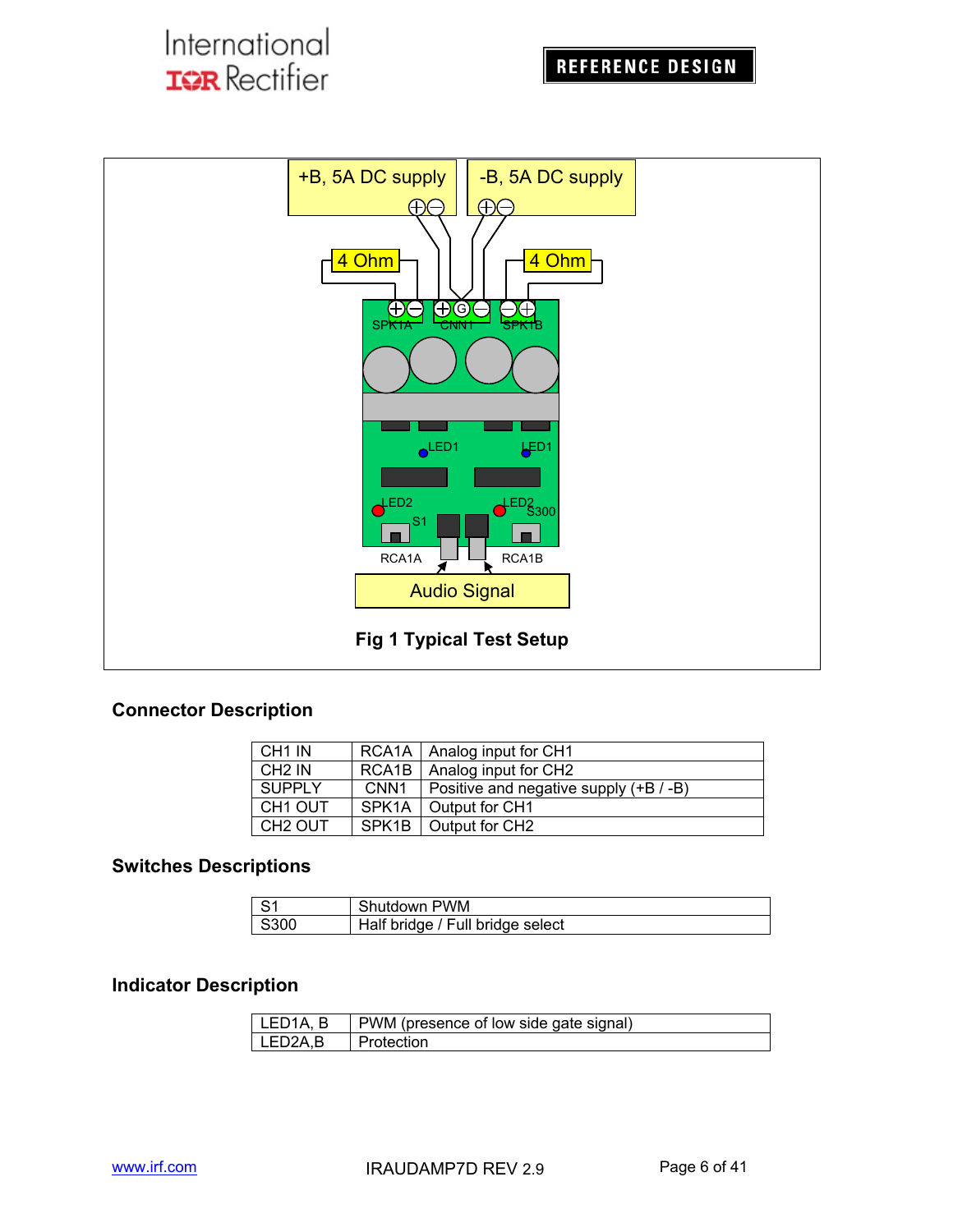## **Test Procedures**

### **Test Setup:**

- 1. On the unit under test (UUT), set switch S1 to OFF and S300 to Stereo positions.
- 2. Connect 4  $\Omega$ -200 W dummy loads to output connectors, SPKR1A and SPKR1B, as shown on Fig 1.
- 3. Set up a dual power supply ±50V with 5A current limit
- 4. Turn OFF the dual power supply before connecting to UUT.
- 5. Connect the dual power supply to CNN1, as shown in Fig 1.

### **Power up:**

- 6. Turn ON the dual power supply. The ±B supplies must be applied and removed at the same time.
- 7. The red LEDs (Protections) turn ON immediately and stay on as long as S1 is in OFF position. Blue LEDs stay OFF.
- 8. Quiescent current for the positive and negative supplies must be less than 50mA, while S1 is in OFF position. Under this condition, IRS2092 is in shutdown mode.
- 9. Slide S1 to ON position; after one second delay, the two blue LEDs turn ON and the red LEDs turns off. The two blue LEDs indicate that PWM oscillation is present. This transition delay time is controlled by CSD pin of IRS2092, capacitor CP3
- 10. Under the normal operating condition with no input signal applied, quiescent current for the positive supply must be less than 50 mA; the negative supply current must be less than 100 mA.

## **Switching Frequency Test:**

11. With an oscilloscope, monitor switching waveform at test points VS1 of VS2 and L1B of CH2. Self oscillating frequency must be  $400$ kHz  $\pm$  25kHz. Note: The self-oscillating switching frequency is pre-calibrated to 400kHz by the value of R11. To change switching frequency, change the resistances of R11A and R11B for CH1 and CH2 respectively.

## **Audio Functionality Tests:**

- 12. Set the signal generator to 1kHz, 20 m $V_{RMS}$  output.
- 13. Connect audio signal generators to RCA1A and RCA1B.
- 14. Sweep the audio signal voltage from 15 mV<sub>RMS</sub> to 1 V<sub>RMS</sub>.
- 15. Monitor the output signals at SPK1A/B with an oscilloscope. Waveform must be a non distorted sinusoidal signal.
- 16. Observe 1  $V_{RMS}$  input generates output voltage of 36  $V_{RMS}$ . The ratio, R8/(R7+R2), determines the voltage gain of IRAUDAMP7D.
- 17. Set switch S300 to Bridged position.
- 18. Observe that voltage gain doubles.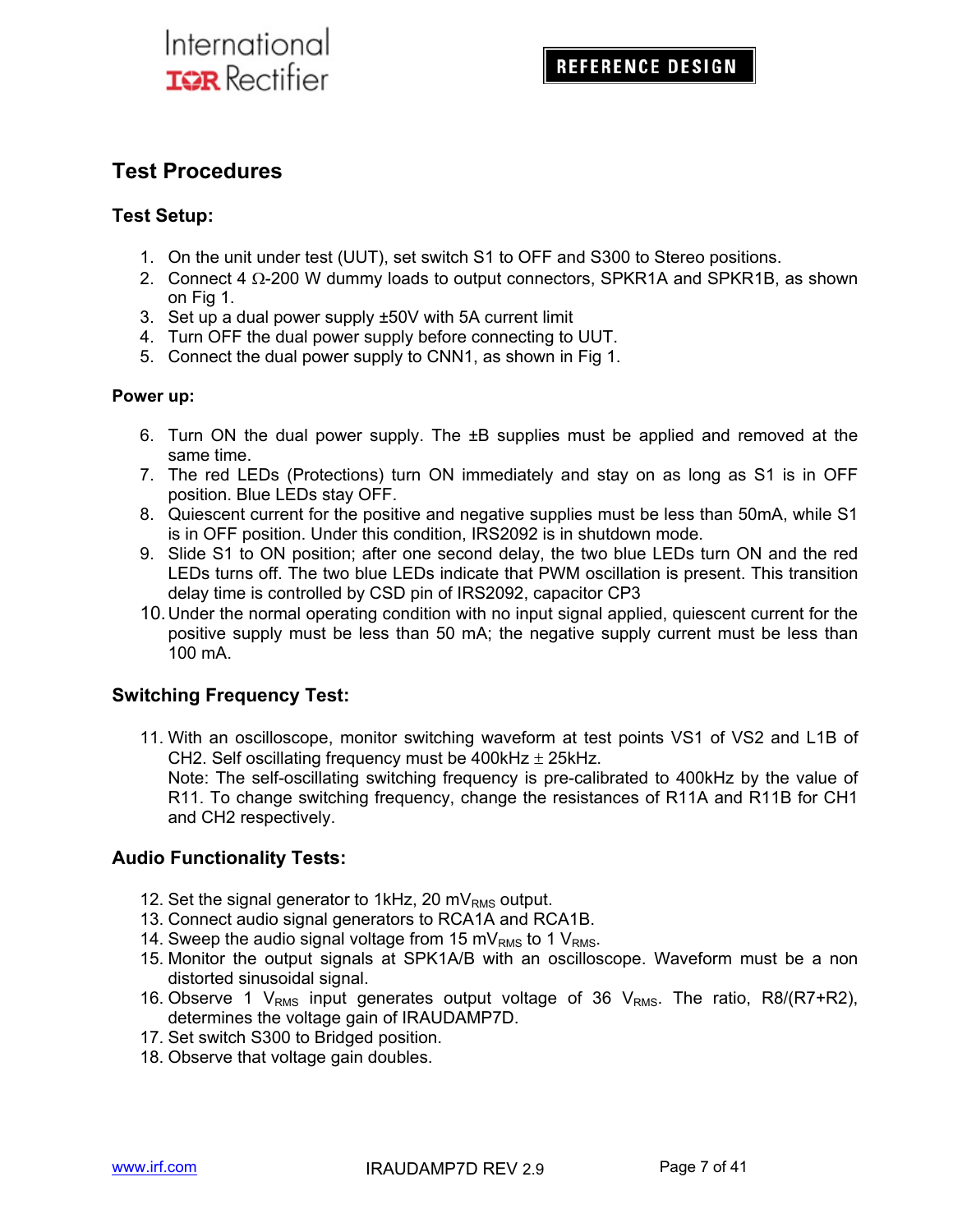## **Test Setup using Audio Precision (Ap):**

- 19. Use unbalance-floating signal generator outputs.
- 20. Use balanced inputs taken across output terminals, SPKR1A and SPKR1B.
- 21. Connect Ap frame ground to GND in terminal CNN1.
- 22. Place AES-17 filter for all the testing except frequency response.
- 23. Use signal voltage sweep range from 15 mV<sub>RMS</sub> to 1 V<sub>RMS</sub>.
- 24. Run Ap test programs for all subsequent tests as shown in Fig 2- Fig 13 below.



## **Test Results**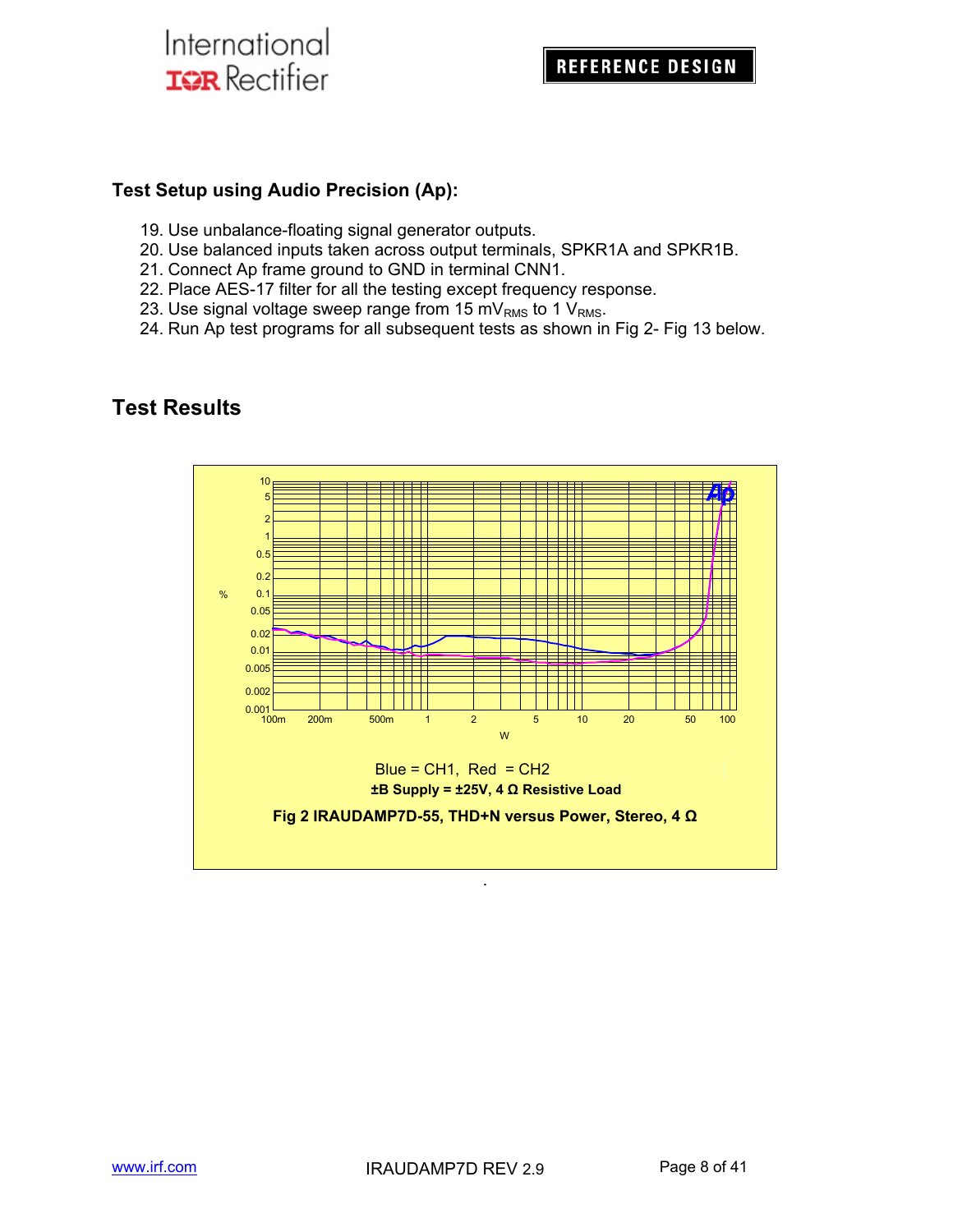## **REFERENCE DESIGN**

## International **IQR** Rectifier



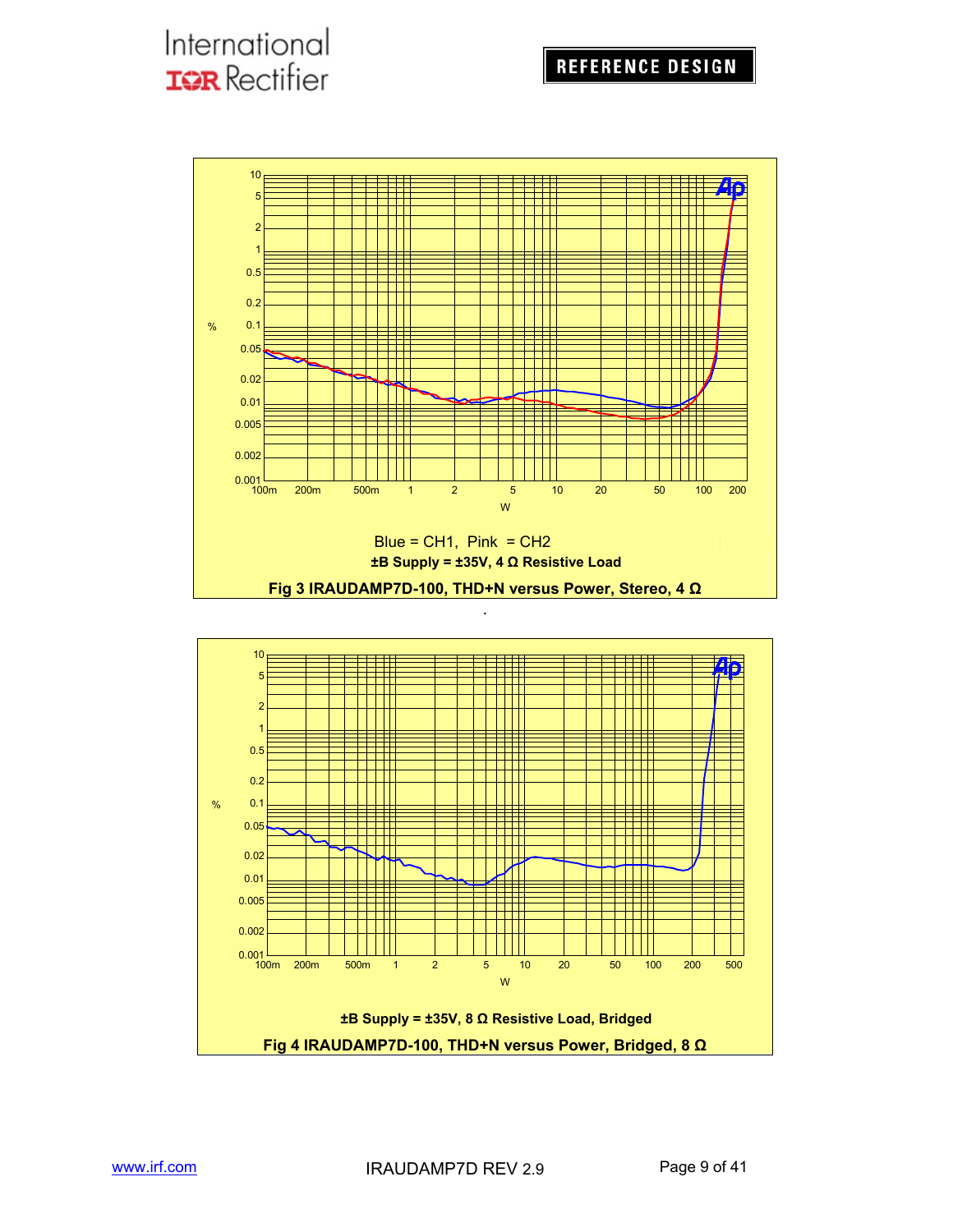

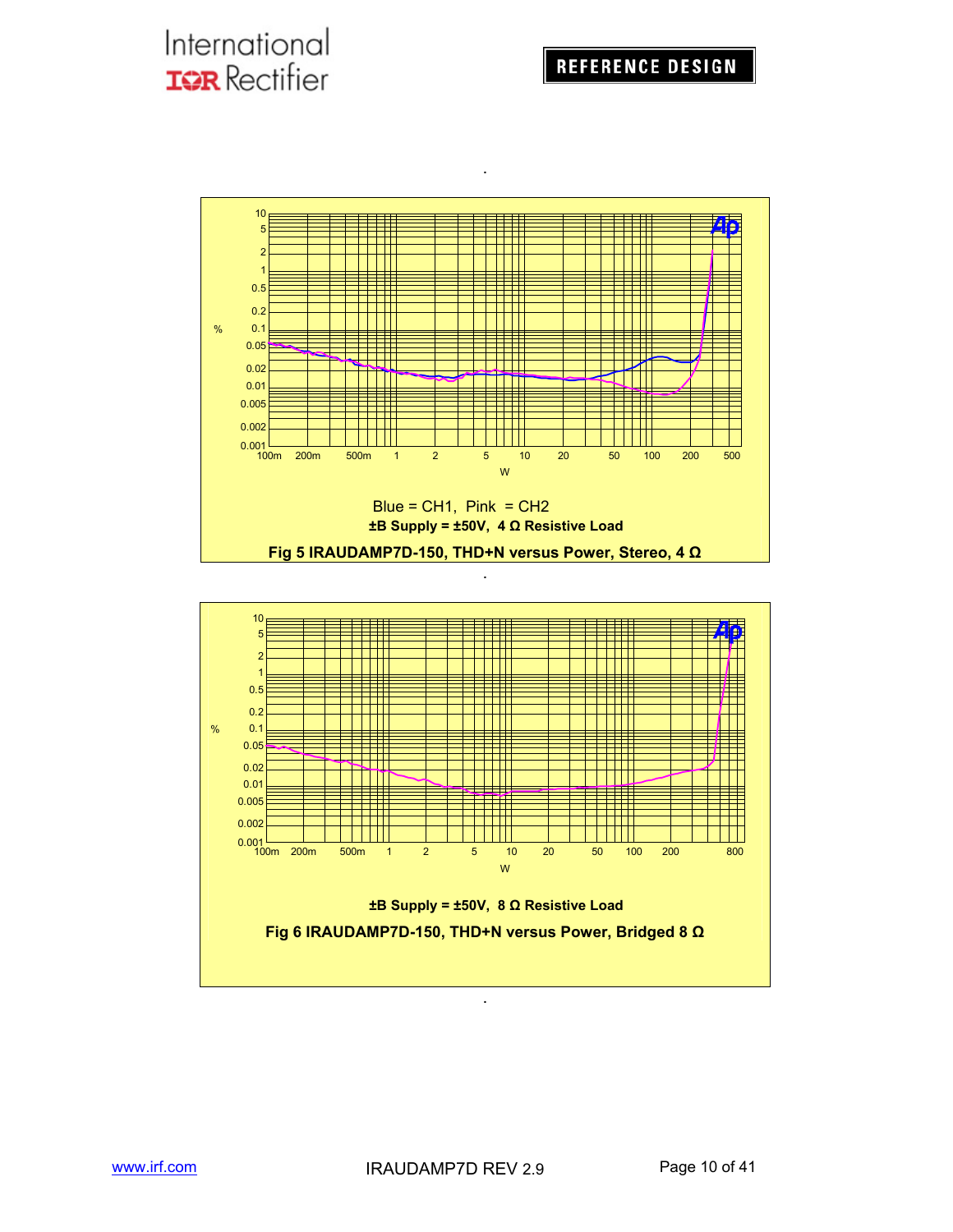

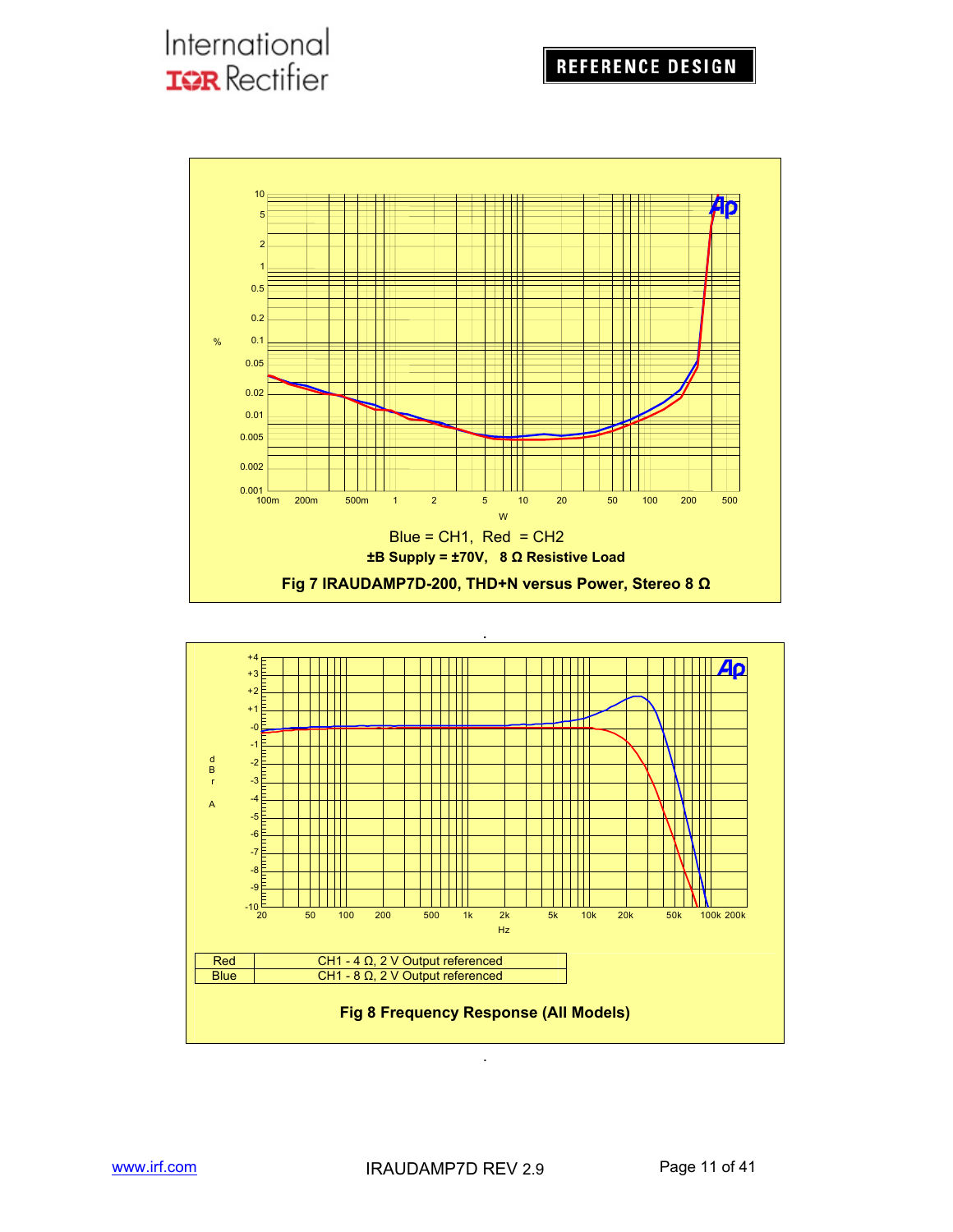

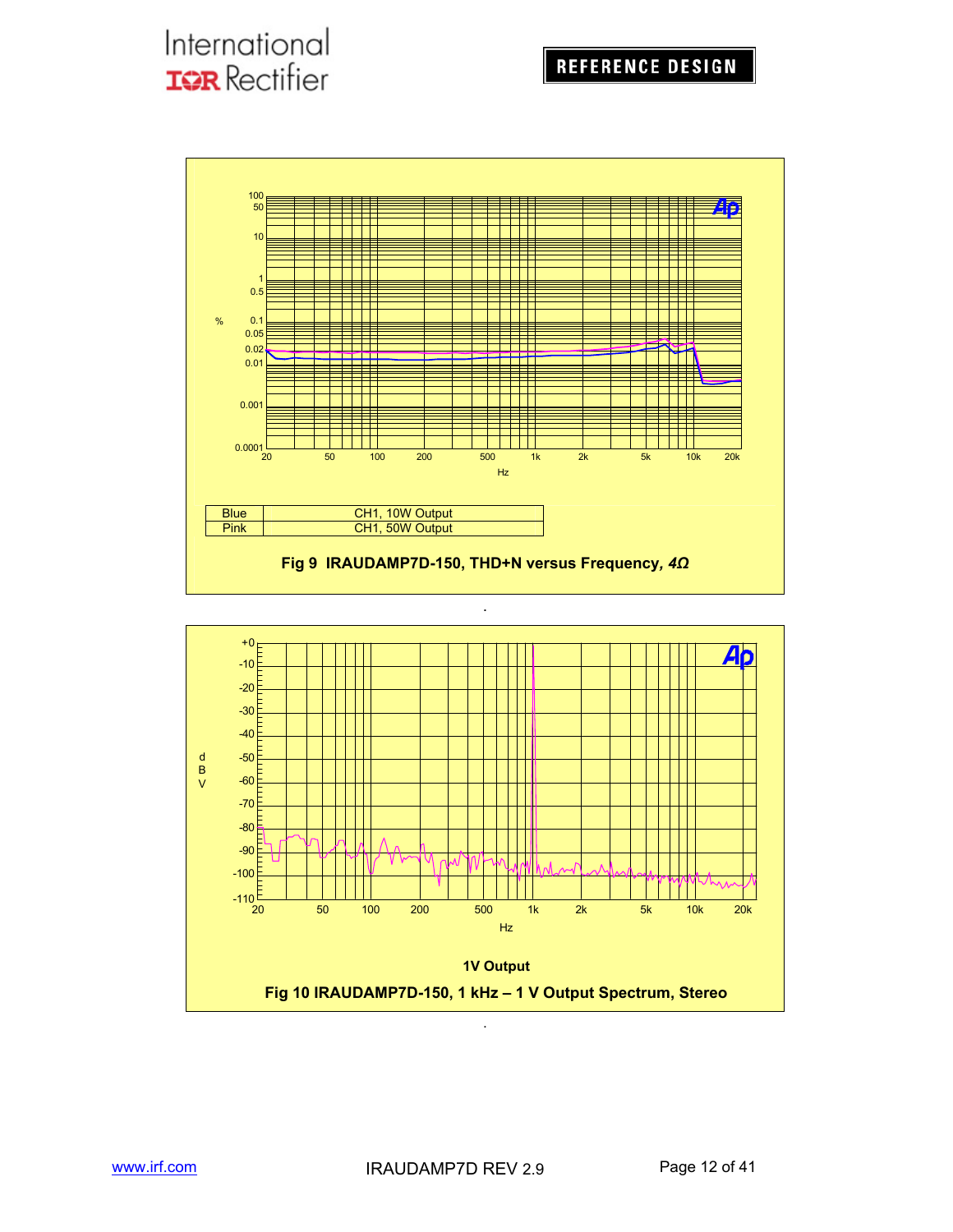

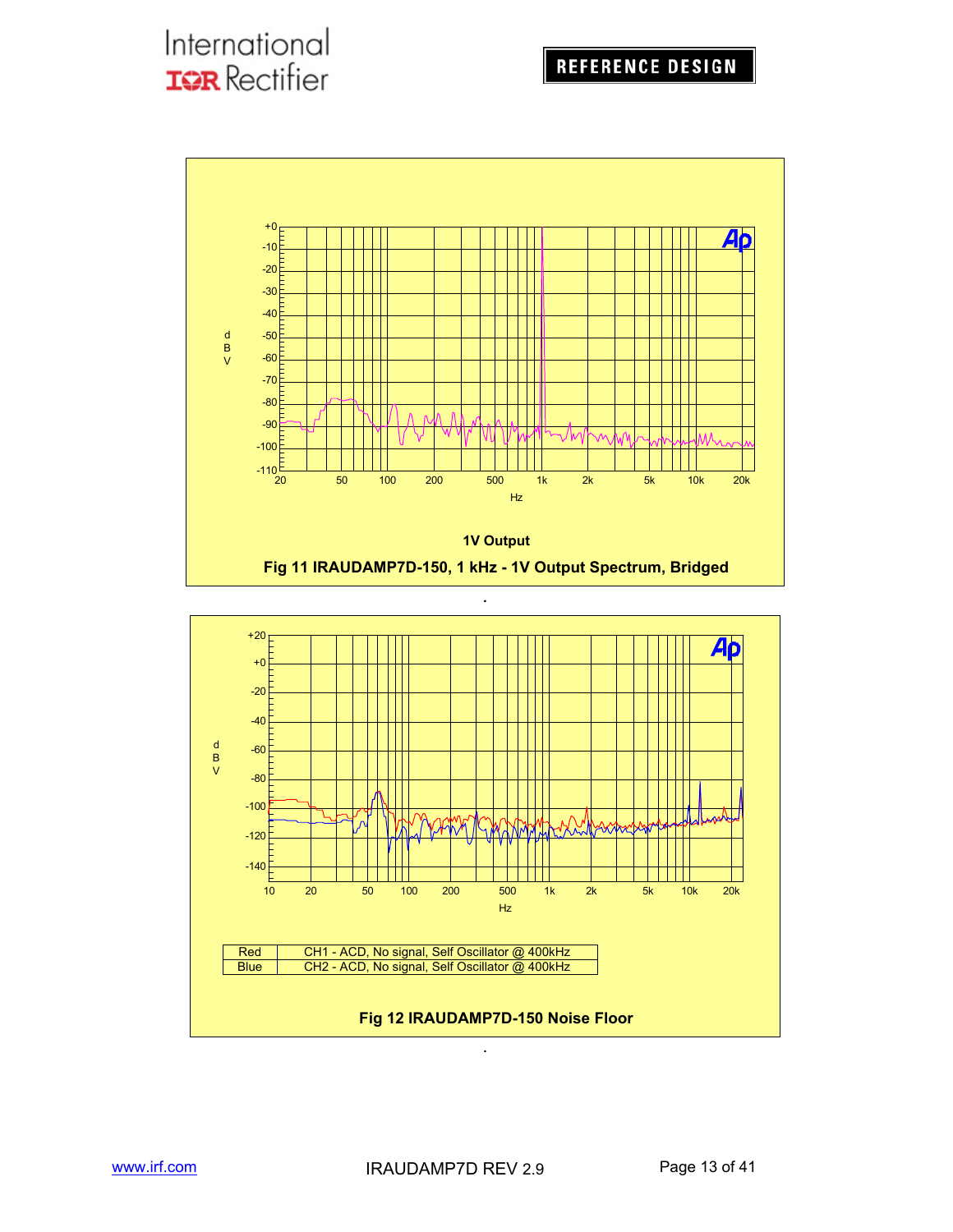

## **Efficiency**

Figs 14-19 show efficiency characteristics of the IRAUDAMP7D. The high efficiency is achieved by following major factors:

- 1) Low conduction loss due to the dual FETs offering low  $R_{DS(ON)}$
- 2) Low switching loss due to the dual FETs offering low input capacitance for fast rise and fall times
- 3) Secure dead-time provided by the IRS2092, avoiding cross-conduction

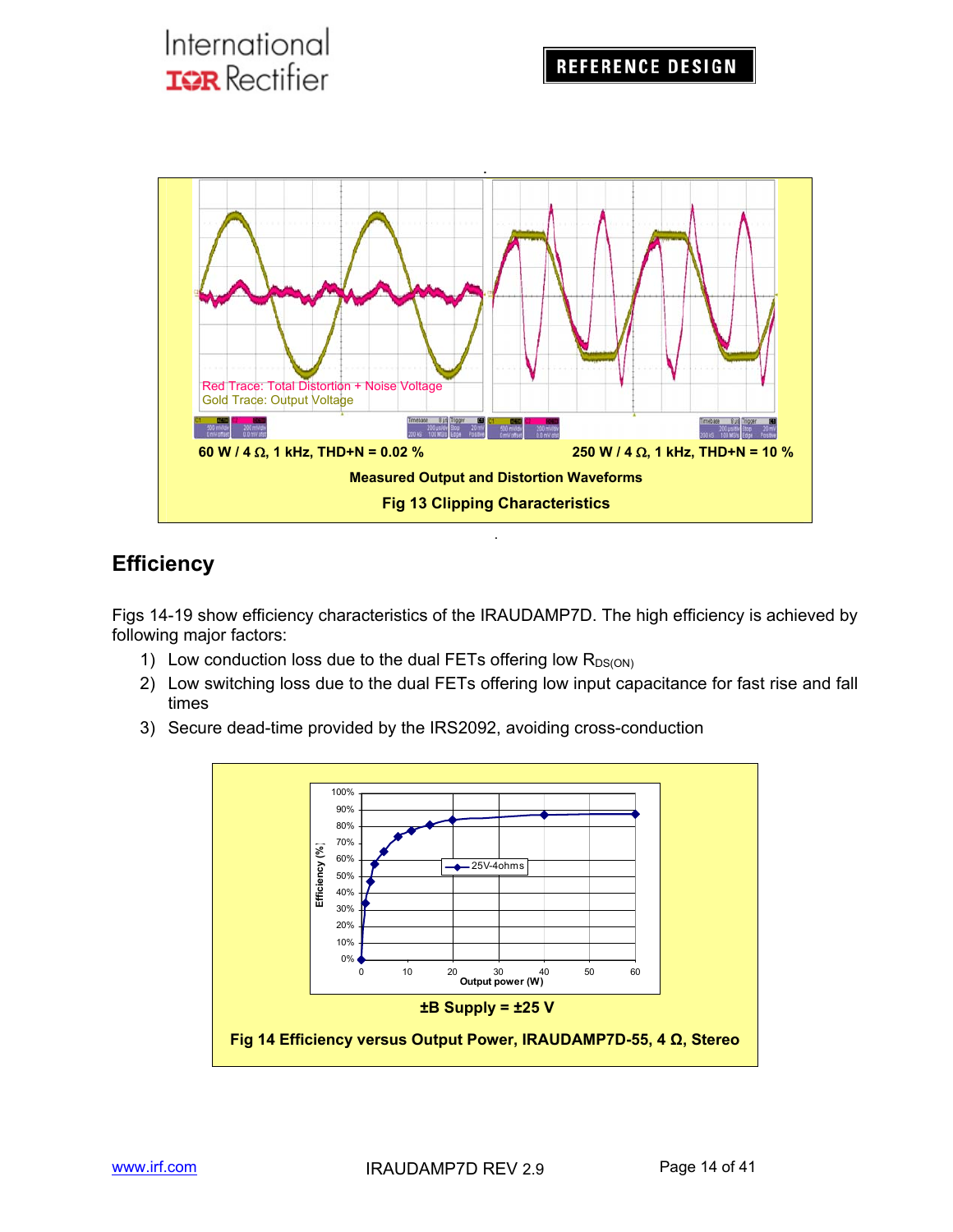.





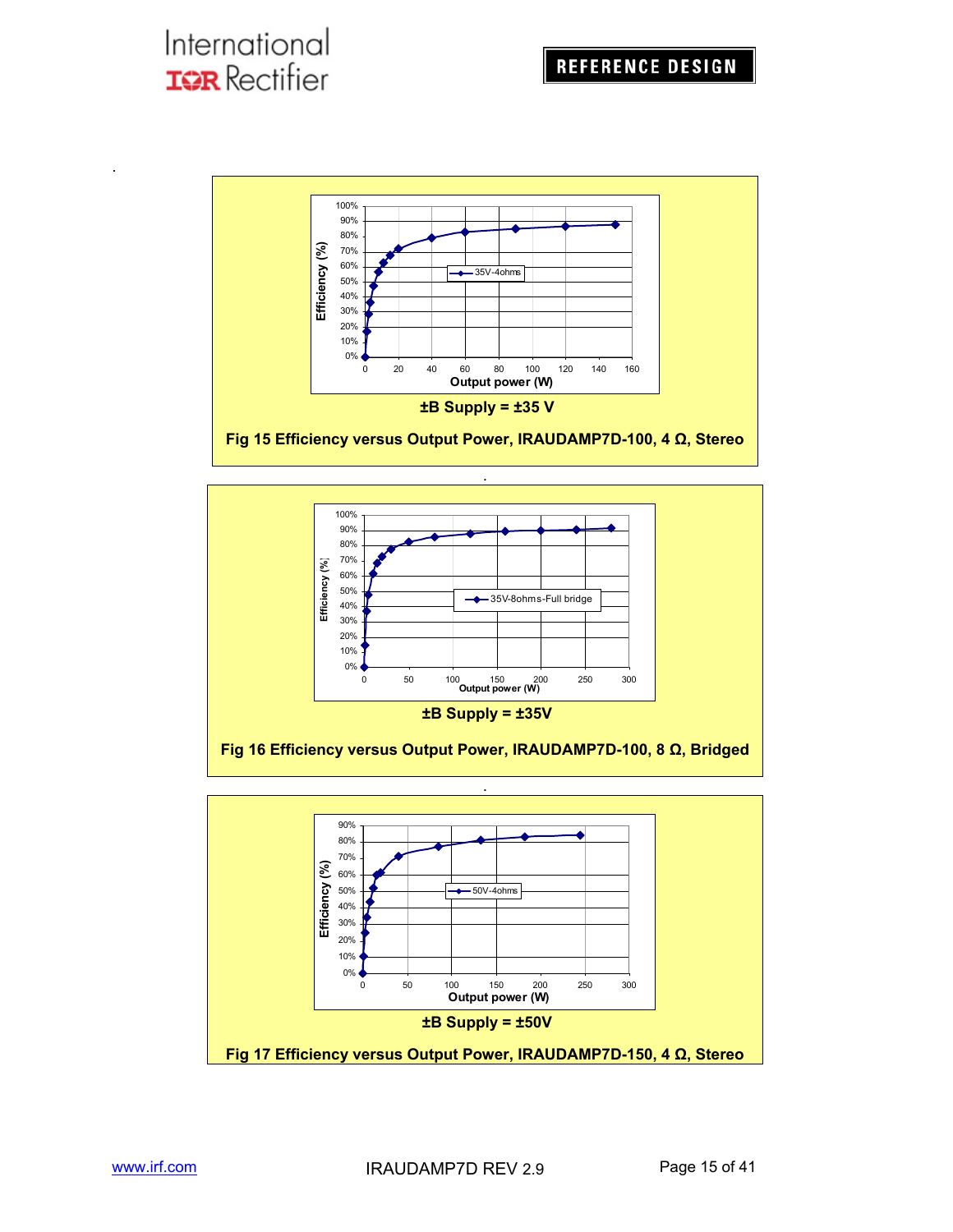



## **Thermal Considerations**

With this high efficiency, the IRAUDAMP7D design can handle one-eighth of the continuous rated power, which is generally considered to be a normal operating condition for safety standards, without additional heatsink or forced air-cooling.

## **Power Supply Rejection Ratio (PSRR)**

The IRAUDAMP7D obtains good power supply rejection ratio of -65 dB at 1kHz shown in Fig 20. With this high PSRR, IRAUDAMP7D accepts any power supply topology as far as the supply voltages fit in the min and max range.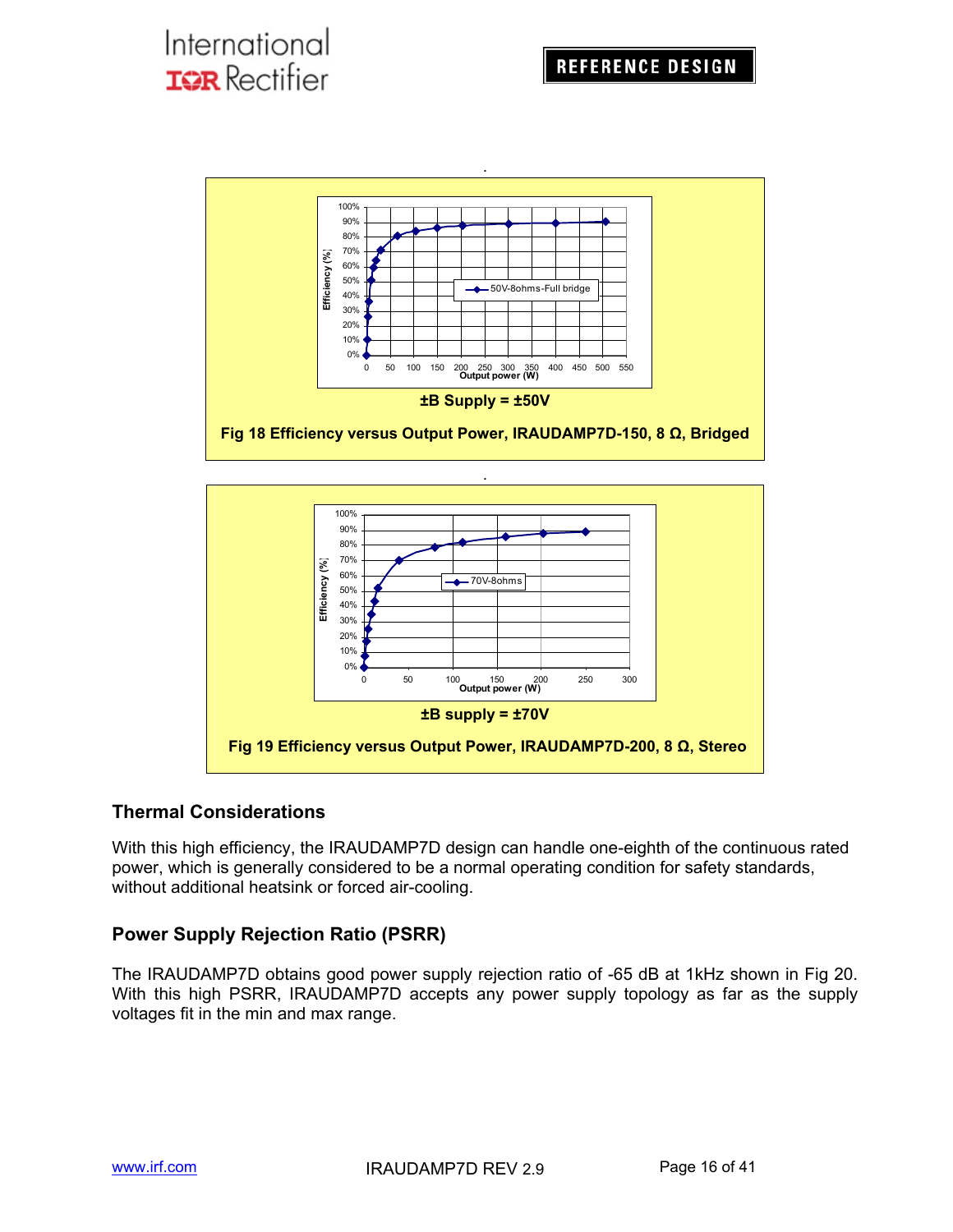

## **Short Circuit Protection Response**

International

**TOR** Rectifier

Figs 21-23 show over current protection reaction time of the IRAUDAMP7D in a short circuit event. As soon as the IRS2092 detects over current condition, it shuts down PWM. After one second, the IRS2092 tries to resume the PWM. If the short circuit persists, the IRS2092 repeats try and fail sequences until the short circuit is removed.

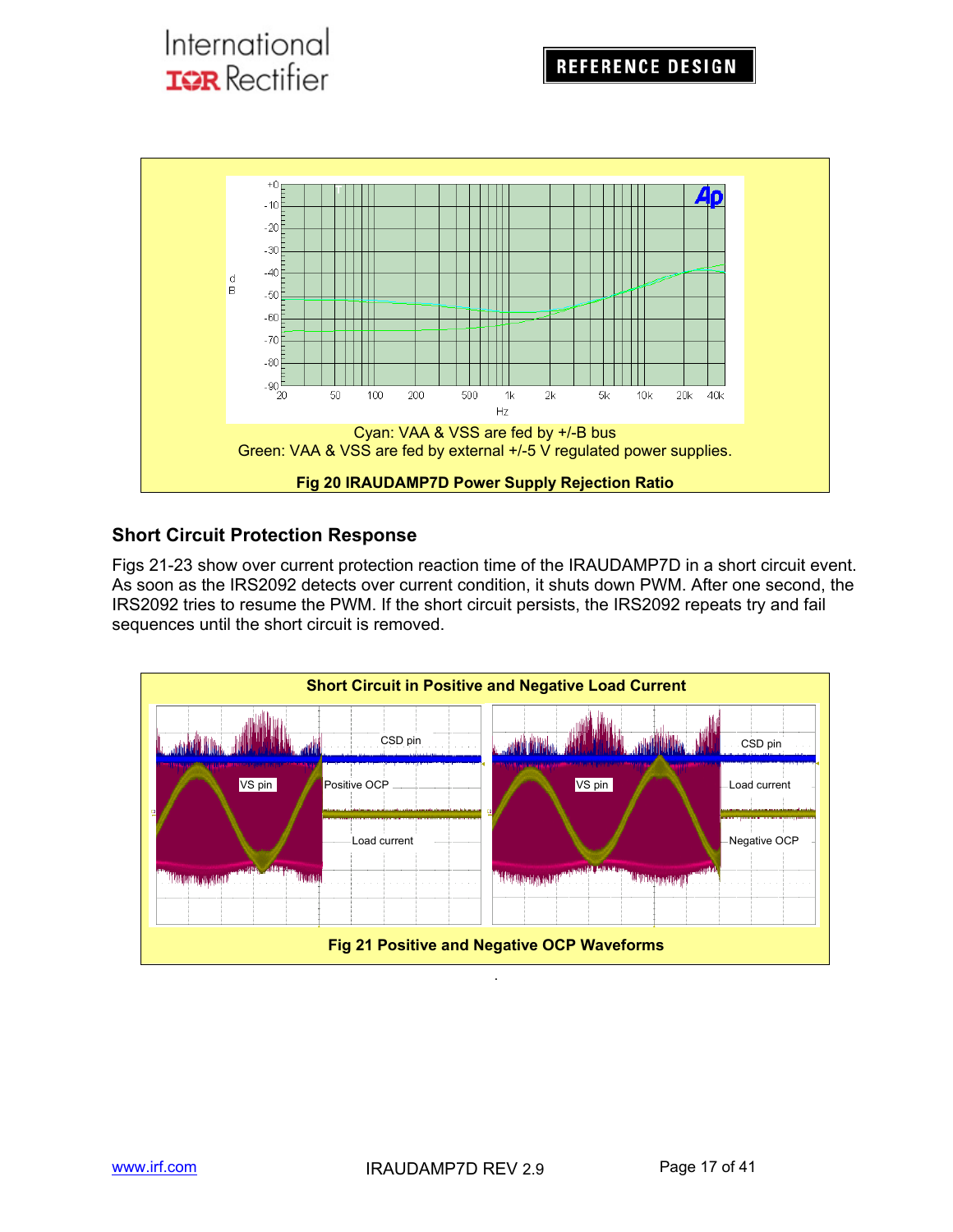

## **Actual Reaction Time**



## **IRAUDAMP7D Overview**

The IRAUDAMP7D features a self-oscillating type PWM modulator for the lowest component count, highest performance and robust design. This topology represents an analog version of a second-order sigma-delta modulation having a Class D switching stage inside the loop. The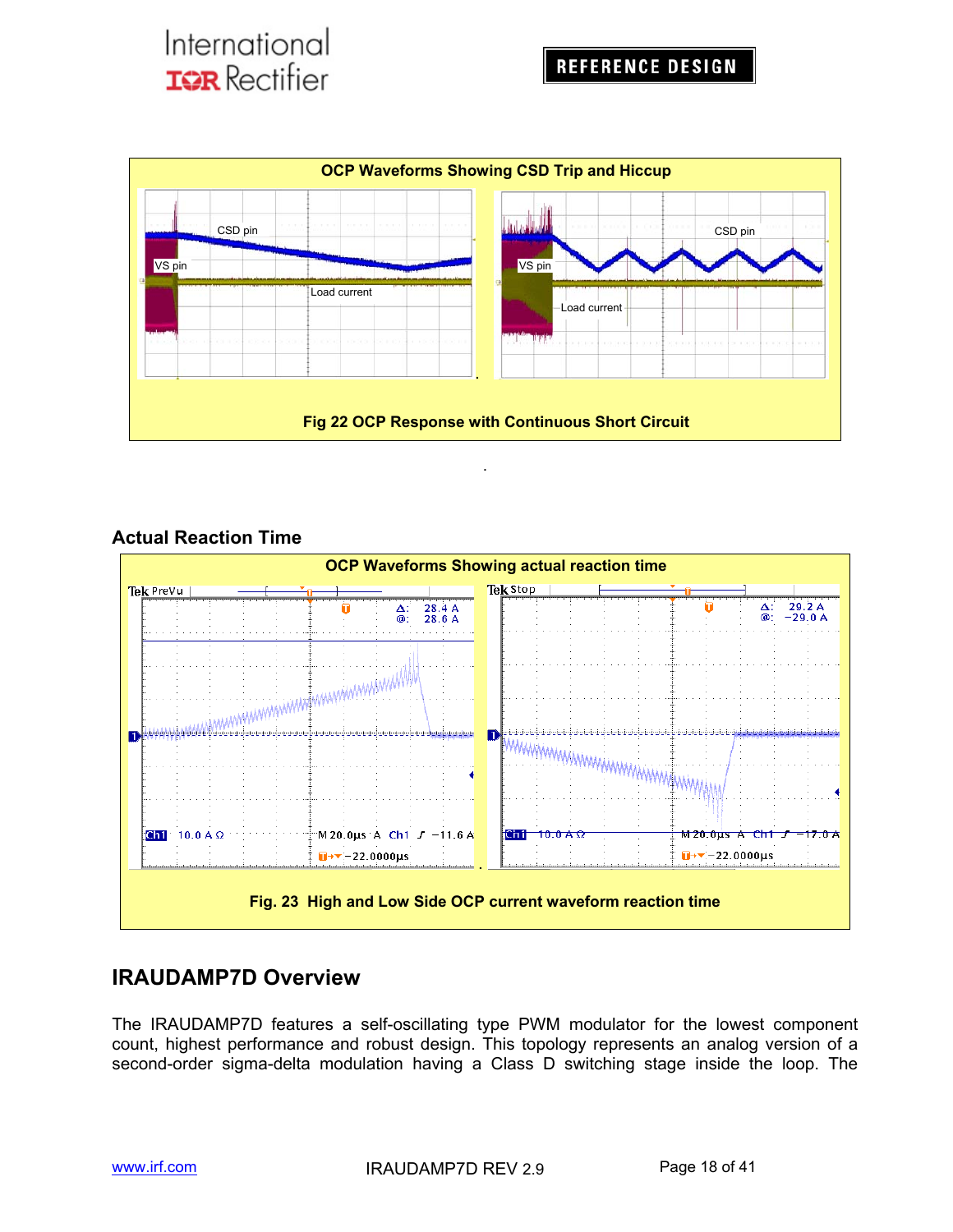## **REFERENCE DESIGN**

benefit of the sigma-delta modulation, in comparison to the carrier-signal based modulation, is that all the error in the audible frequency range is shifted to the inaudible upper-frequency range by nature of its operation. Also, sigma-delta modulation allows a designer to apply a sufficient amount of error correction.

The IRAUDAMP7D self-oscillating topology consists of following essential functional blocks.

- Front-end integrator
- PWM comparator
- Level shifters
- Gate drivers and MOSFETs
- Output LPF

### **Integrator**

Referring to Fig 24 below, the input operational amplifier of the IRS2092 forms a front-end secondorder integrator with R7, C4, C6, and R11. The integrator that receives a rectangular feedback signal from the PWM output via R8 and audio input signal via R7 generates quadratic carrier signal in COMP pin. The analog input signal shifts the average value of the quadratic waveform such that the duty cycle varies according to the instantaneous voltage of the analog input signal.

#### **PWM Comparator**

The carrier signal in COMP pin is converted to PWM signal by an internal comparator that has threshold at middle point between VAA and VSS. The comparator has no hysteresis in its input threshold.

#### **Level Shifters**

The internal input level-shifter transfers the PWM signal down to the low-side gate driver section. The gate driver section has another level-shifter that level shifts up the high-side gate signal to the high-side gate driver section.

#### **Gate Drivers and MOSFETs**

The received PWM signal is sent to the dead-time generation block where a programmable amount of dead time is added into the PWM signal between the two gate output signals of LO and HO to prevent potential cross conduction across the output power MOSFETs. The high-side levelshifter shifts up the high-side gate drive signal out of the dead-time block.

The IRS2092 drives two MOSFETs, high- and low-sides, in the power stage providing the amplified PWM waveform.

### **Output LPF**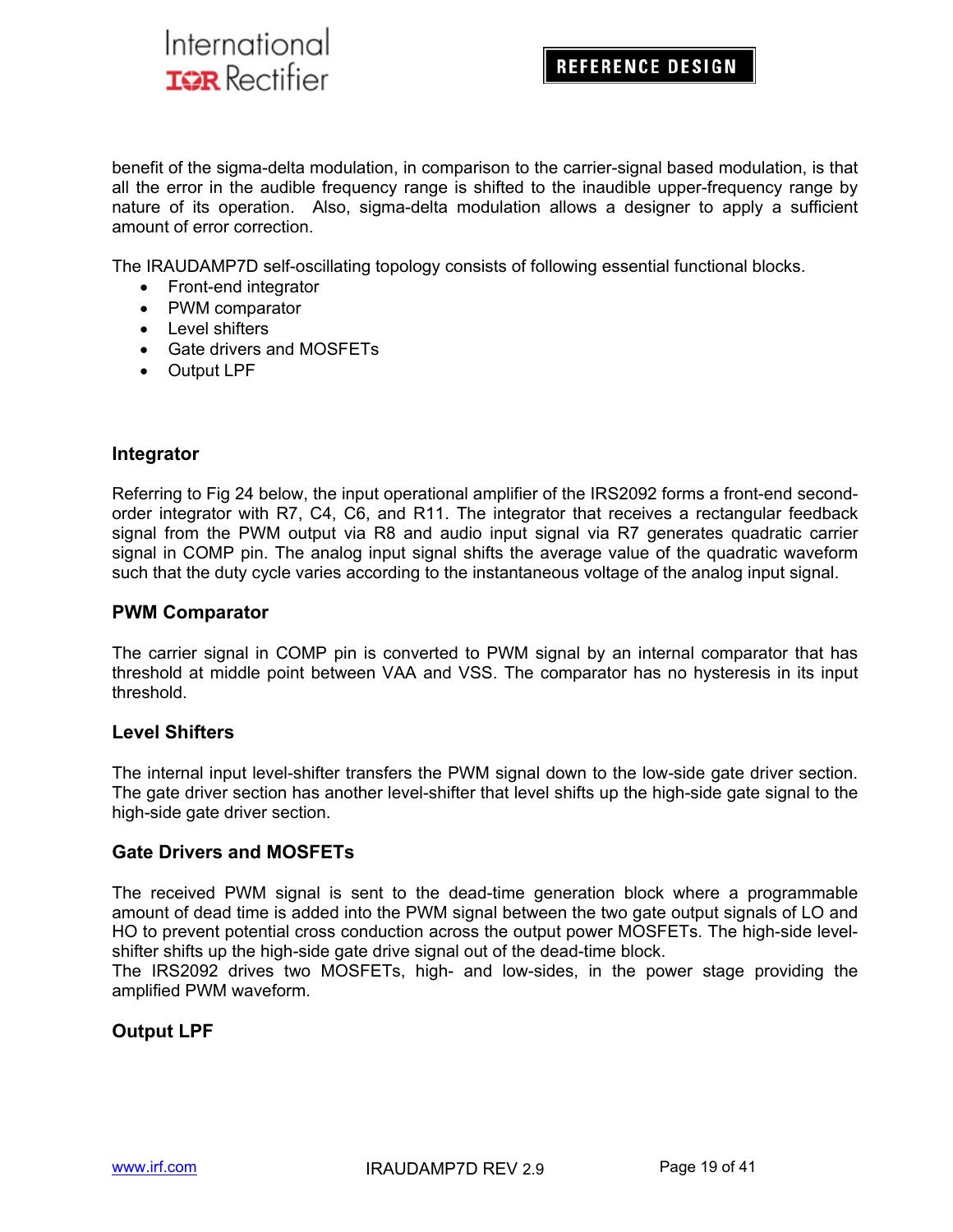## **REFERENCE DESIGN**

The amplified PWM output is reconstructed back to analog signal by the output LC LPF. Demodulation LC low-pass filter (LPF) formed by L1 and C12, filters out the Class D switching carrier signal leaving the audio output at the speaker load. A single stage output filter can be used with switching frequencies of 400 kHz and greater; a design with a lower switching frequency may require an additional stage of LPF.



## **Functional Descriptions**

### **IRS2092 Gate Driver IC**

The IRAUDAMP7D uses IRS2092, a high-voltage (up to 200 V), high-speed power MOSFET driver with internal dead-time and protection functions specifically designed for Class D audio amplifier applications. These functions include OCP and UVP. The IRS2092 integrates bidirectional over current protection for both high-side and low-side MOSFETs. The dead-time can be selected for optimized performance according to the size of the MOSFET, minimizing deadtime while preventing shoot-through. As a result, there is no gate-timing adjustment required externally. Selectable dead-time through the DT pin voltage is an easy and reliable function which requires only two external resistors, R26 and R27 as shown on Fig 25 below.

The IRS2092 offers the following functions.

PWM modulator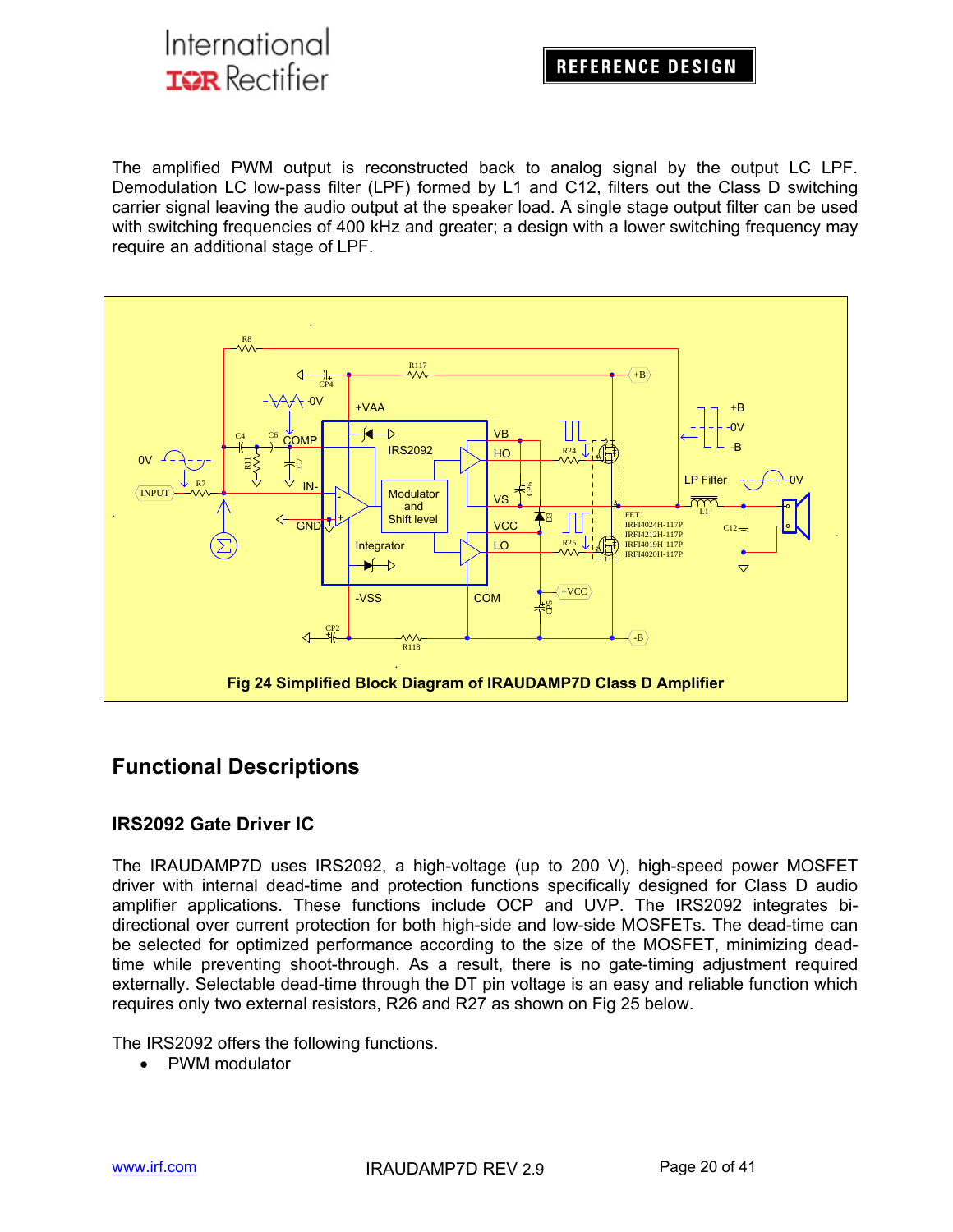

- Dead-time insertion
- Over current protection
- Under voltage protection
- Level shifters

Refer to IRS2092 datasheet and AN-1138 for more details.



### **Self-Oscillating Frequency**

Self-oscillating frequency is determined by the total delay time along the control loop of the system; the propagation delay of the IRS2092, the MOSFETs switching speed, the time-constant of front-end integrator (R7, R8, R11, C4, C6, C7). Variations in +B and –B supply voltages also affect the self-oscillating frequency.

The self-oscillating frequency changes with the duty ratio. The frequency is highest at idling. It drops as duty cycle varies away from 50%.

### **Adjustments of Self-Oscillating Frequency**

Use R11 to set different self-oscillating frequencies. The PWM switching frequency in this type of self-oscillating switching scheme greatly impacts the audio performance, both in absolute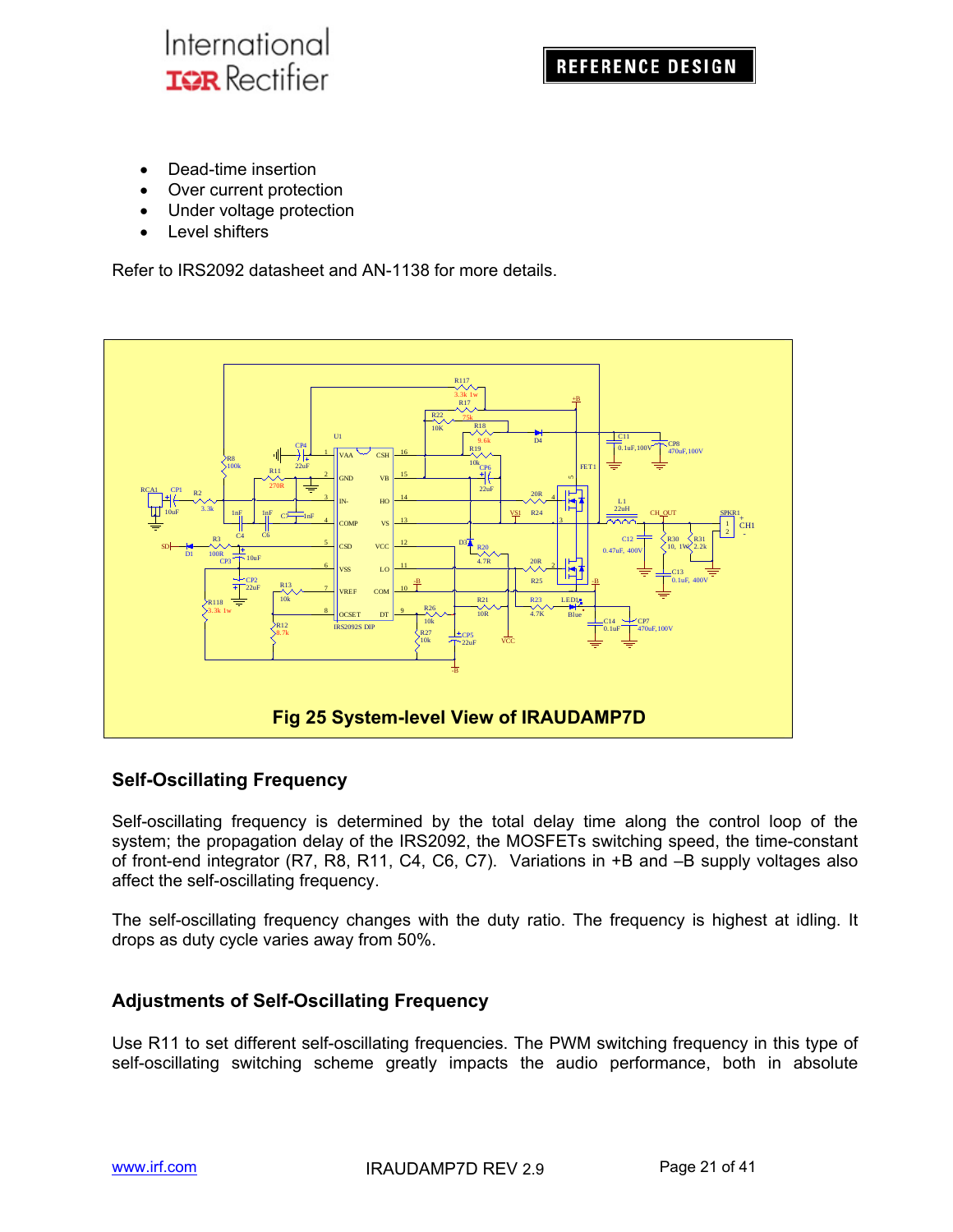

frequency and frequency relative to the other channels. In the absolute terms, at higher frequencies distortion due to switching-time becomes significant, while at lower frequencies, the bandwidth of the amplifier suffers. In relative terms, interference between channels is most significant if the relative frequency difference is within the audible range.

Normally, when adjusting the self-oscillating frequency of the different channels, it is suggested to either match the frequencies accurately, or have them separated by at least 25kHz. Under the normal operating condition with no audio input signal, the switching-frequency is set around 400kHz in the IRAUDAMP7D**.**

### **Selectable Dead-time**

The dead-time of the IRS2092 is set based on the voltage applied to the DT pin. Fig 26 lists the suggested component value for each programmable dead-time between 25 and 105 ns. All the IRAUDAMP7D models use DT2 (45ns) dead-time.

| <b>Dead-time Mode</b> | R1           | R <sub>2</sub> | <b>DT/SD Voltage</b> |
|-----------------------|--------------|----------------|----------------------|
| DT <sub>1</sub>       | < 10k        | Open           | <b>Vcc</b>           |
| DT <sub>2</sub>       | $5.6k\Omega$ | $4.7k\Omega$   | $0.46 \times$ Vcc    |
| D <sub>T</sub> 3      | $8.2k\Omega$ | $3.3k\Omega$   | $0.29 \times$ Vcc    |
| DT4                   | Open         | < 10k          | <b>COM</b>           |



### **Protection System Overview**

The IRS2092 integrates over current protection (OCP) inside the IC. The rest of the protections, such as over-voltage protection (OVP), under-voltage protection (UVP), speaker DC offset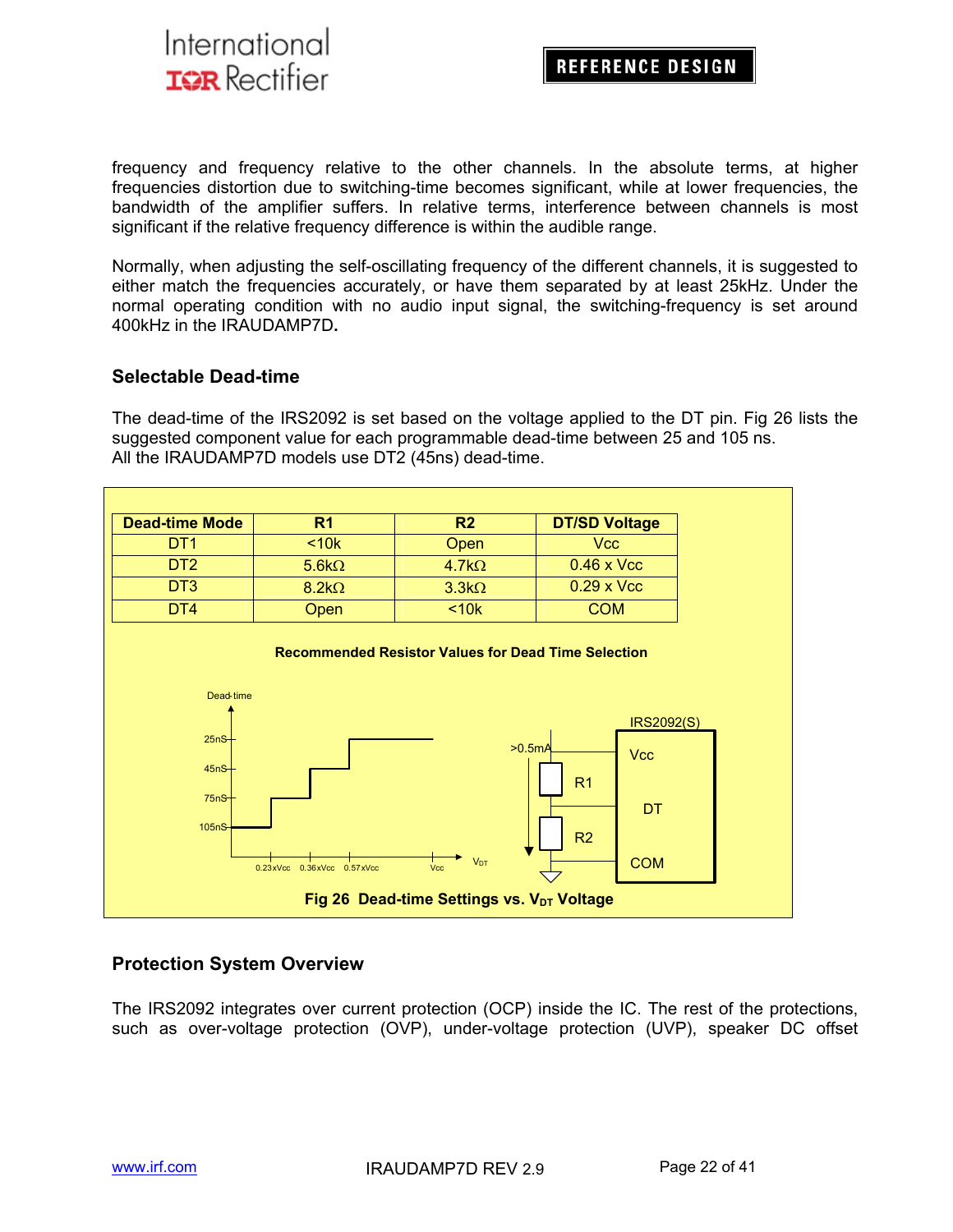protection (DCP) and over temperature protection (OTP), are realized externally to the IRS2092 (Fig 27).

In the event that any of these external fault conditions are detected, the external shutdown circuit will disable the output by pulling down CSD pins, turning on red LEDs, and turning off blue LEDs (Fig 28). If the fault condition persists, the protection circuit stays in shutdown until the fault is removed. Once the fault is cleared, the blue LEDs turn on and red LEDs turn off.



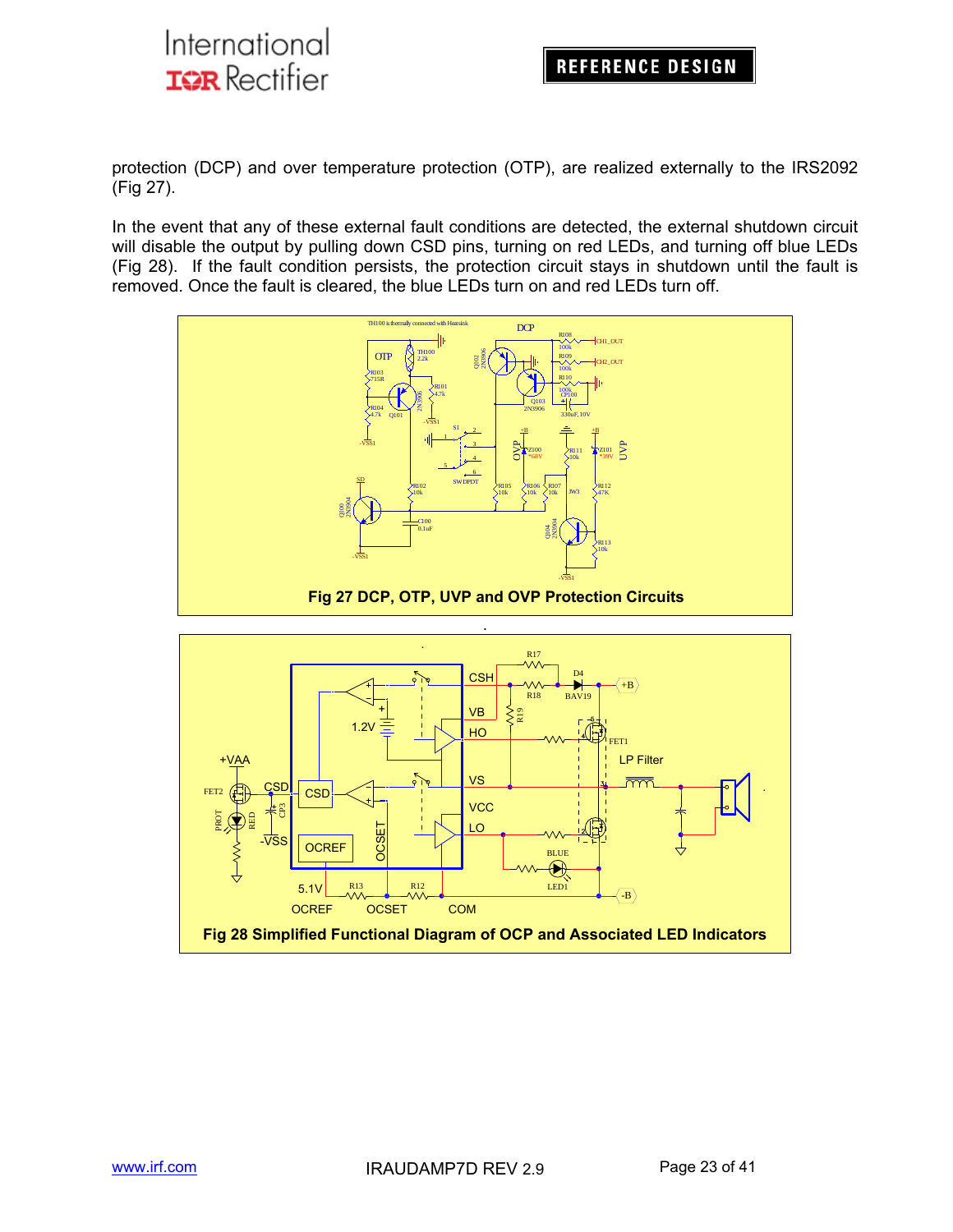

## **Over-Current Protection (OCP) Low-Side Current Sensing**

The low-side current sensing feature protects the low side MOSFET from an overload condition in negative load current by measuring drain-to-source voltage across  $R_{DS(ON)}$  during its on state. OCP shuts down the switching operation if the drain-to-source voltage exceeds a preset trip level.

The voltage setting on the OCSET pin programs the threshold for low-side over-current sensing. When the VS voltage during low-side conduction gets higher than the OCSET voltage, the IRS2092 turns off outputs and pulls CSD down to -VSS.

### **High-Side Current Sensing**

The high-side current sensing protects the high side MOSFET from an overload condition in positive load current by measuring drain-to-source voltage across  $R_{DS(ON)}$  during its on state. OCP shuts down the switching operation if the drain-to-source voltage exceeds a preset trip level.

High-side over-current sensing monitors drain-to-source voltage of the high-side MOSFET while it is in the on state through the CSH and VS pins. The CSH pin detects the drain voltage with reference to the VS pin, which is the source of the high-side MOSFET. In contrast to the low-side current sensing, the threshold of CSH pin to trigger OC protection is internally fixed at 1.2V. An external resistive divider R19, R18 and R17 are used to program a threshold as shown in Fig 26. An external reverse blocking diode D4 is required to block high voltage feeding into the CSH pin during low-side conduction. By subtracting a forward voltage drop of 0.6V at D4, the minimum threshold which can be set for the high-side is 0.6V across the drain-to-source.

| <b>Function</b>                     | <b>Device</b>                    | Amp7-55 | Amp7-100 | Amp7-150 | Amp7-200 |
|-------------------------------------|----------------------------------|---------|----------|----------|----------|
| <b>OCSET</b>                        | <b>R12A</b><br>R <sub>12</sub> B | 1.3K    | 3.9K     | 7.5K     | 5.2K     |
| Tested OCP current 25°C             |                                  |         | 23A      | 30A      | 23A      |
| <b>CSH</b>                          | <b>R18A</b><br>R <sub>18</sub> B | 0.0     | 4.7K     | 9.6K     | 8.2K     |
| Tested OCP current 25°C             |                                  |         | 23A      | 29A      | 23A      |
| Peak load current<br>at rated power |                                  | 6.0A    | 8.7A     | 12.2A    | 8.9A     |

### **Table 2 Actual OCP table setting thresholds**

### **Over-Voltage Protection (OVP)**

OVP is provided externally to the IRS2092. OVP shuts down the amplifier if the bus voltage between GND and +B exceeds 75V. The threshold is determined by a Zener diode Z100. OVP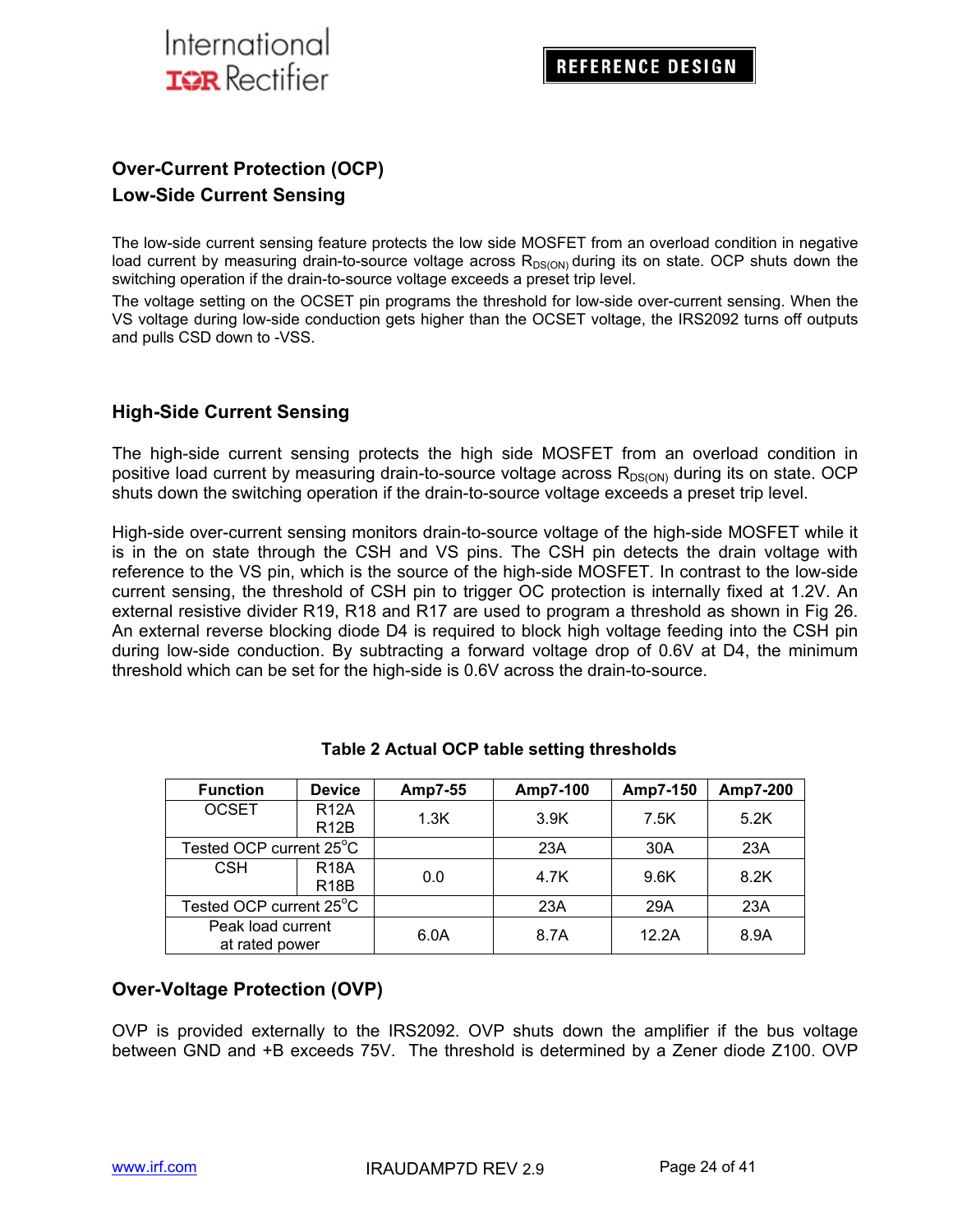

protects the board from harmful excessive supply voltages, such as due to bus pumping at very low frequency continuous output in stereo mode.

### **Under-Voltage Protection (UVP)**

UVP is provided externally to the IRS2092. UVP prevents unwanted audible noise output from unstable PWM operation during power up and down. UVP shuts down the amplifier if the bus voltage between GND and +B falls below a voltage set by Zener diode Z101.

### **Speaker DC-Voltage Protection (DCP)**

DCP protects speakers against DC output current feeding to its voice coil. DC offset detection detects abnormal DC offset and shuts down PWM. If this abnormal condition is caused by a MOSFET failure because one of the high-side or low-side MOSFETs short circuited and remained in the on state, the power supply needs to be cut off in order to protect the speakers. Output DC offset greater than ±4V triggers DCP.

### **Offset Null (DC Offset) Adjustment**

The IRAUDAMP7D requires no output-offset adjustment. DC offsets are tested to be less than ±20 mV.

### **Over-Temperature Protection (OTP)**

A NTC resistor, TH100 in Fig 25, is placed in close proximity to two dual MOSFETs on a heatsink to monitor heatsink temperature. If the heatsink temperature rises above 100  $\degree$ C, the OTP shuts down both channels by pulling down CSD pins of the IRS2092. OTP recovers once the temperature has cooled down.

### **ON-OFF Switch**

OFF position of S1 forces the IRAUDAMP7D to stay in shutdown mode by pulling down the CSD pin. During the shutdown mode the output MOSFETs are kept off.

#### **Click and POP Noise Reduction**

Thanks to the click and pop elimination function built into the IRS2092, IRAUDAMP7D does not use any additional components for this function.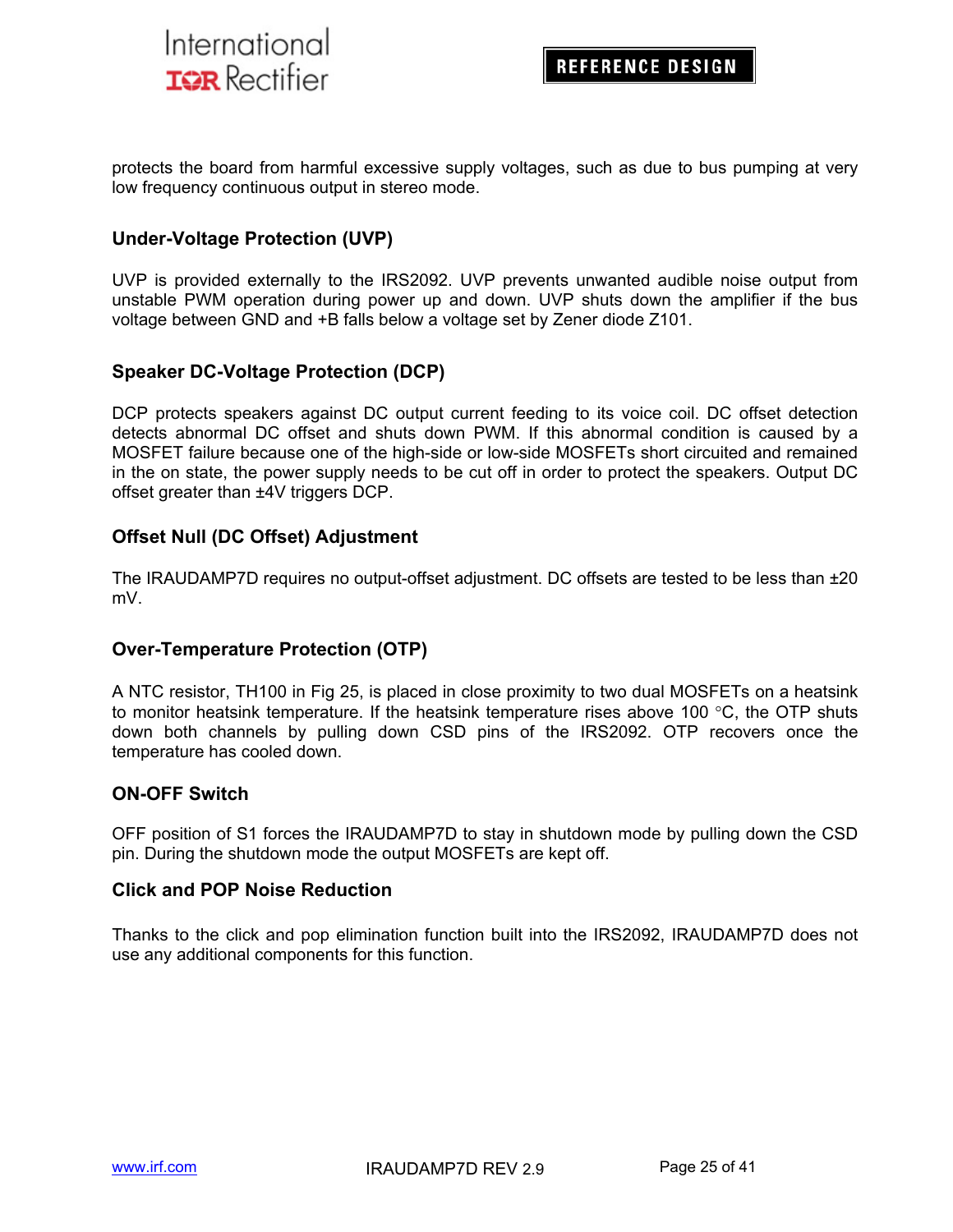## **Power Supply Requirements**

For convenience, the IRAUDAMP7D has all the necessary housekeeping power supplies onboard and only requires a pair of symmetric power supplies. Power supply voltage depends on the model and is shown in the power selection in Table 1.

### **House Keeping Power Supply**

The internally-generated housekeeping power supplies include ±5.6V for analog signal processing, and  $+12V$  supply ( $V_{\text{cc}}$ ) referred to negative supply rail -B for MOSFET gate drive. The VAA and VSS supplying floating input section are fed from +B and -B power stage bus supplies via R117 and R118, respectively. Gate driver section of IRS2092 uses VCC to drive gates of MOSFETs. The  $V_{CC}$  is referenced to  $-B$  (negative power supply). D3 and CP6 form a bootstrap floating supply for the HO gate driver.

### **Bus Pumping**

When the IRAUDAMP7D is running in the stereo mode, bus pumping effect takes place with low frequency high output. Since the energy flowing in the Class D switching stage is bi-directional, there is a period where the Class D amplifier feeds energy back to the power supply. The majority of the energy flowing back to the supply is from the energy stored in the inductor in the output LPF. Usually, the power supply has no way to absorb the energy coming back from the load. Consequently the bus voltage is pumped up, creating bus voltage fluctuations.

Following conditions make bus pumping worse:

- 1. Lower output frequencies (bus-pumping duration is longer per half cycle)
- 2. Higher power output voltage and/or lower load impedance (more energy transfers between supplies)
- 3. Smaller bus capacitance (the same energy will cause a larger voltage increase)

The OVP protects IRAUDAMP7D from failure in case of excessive bus pumping. One of the easiest counter measures of bus pumping is to drive both of the channels in a stereo configuration out-of-phase so that one channel consumes the energy flow from the other and does not return it to the power supply. Bus voltage detection monitors only +B supply, assuming the bus pumping on the supplies is symmetric in +B and -B supplies.

There is no bus pumping effect in full bridge mode.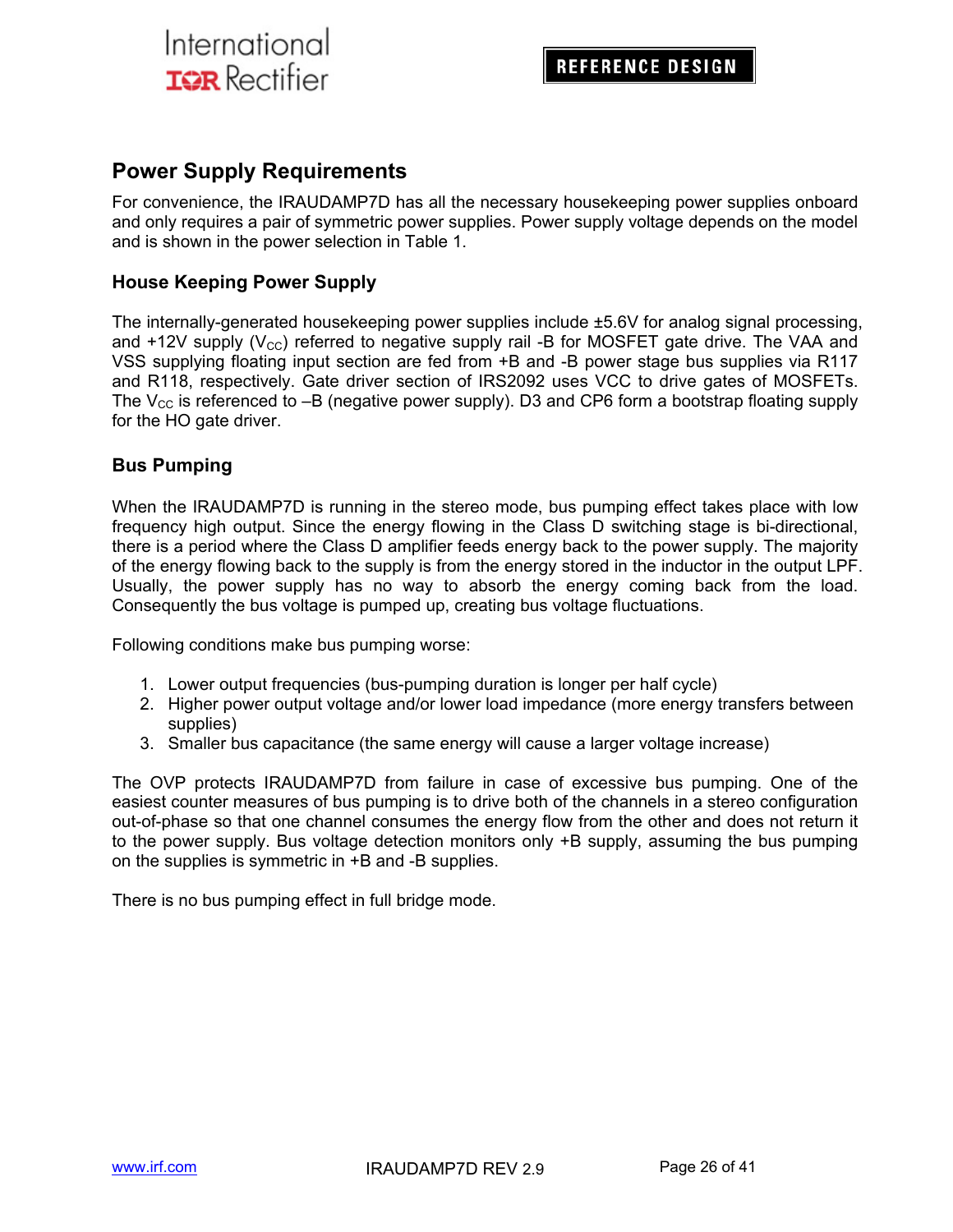

## **Bridged Configuration**

By selecting S300 to Bridged position, the IRAUDAMP7D realizes full bridge mode, also known as bridge-tied-load, or BTL configuration. Full bridge operation is achieved by feeding out-of-phase audio input signals to the two input channels as shown in the Fig 30 below.

In bridged mode, IRAUDAMP7D receives audio input signal from channel A only. The on-board inverter feed out-of-phase signal to Channel B. The speaker output must be connected between (+) of Channel A and (+) of Channel B in bridged mode.

In bridged mode, nominal load impedance is 8  $Ω$ . (See power table in Table 1)

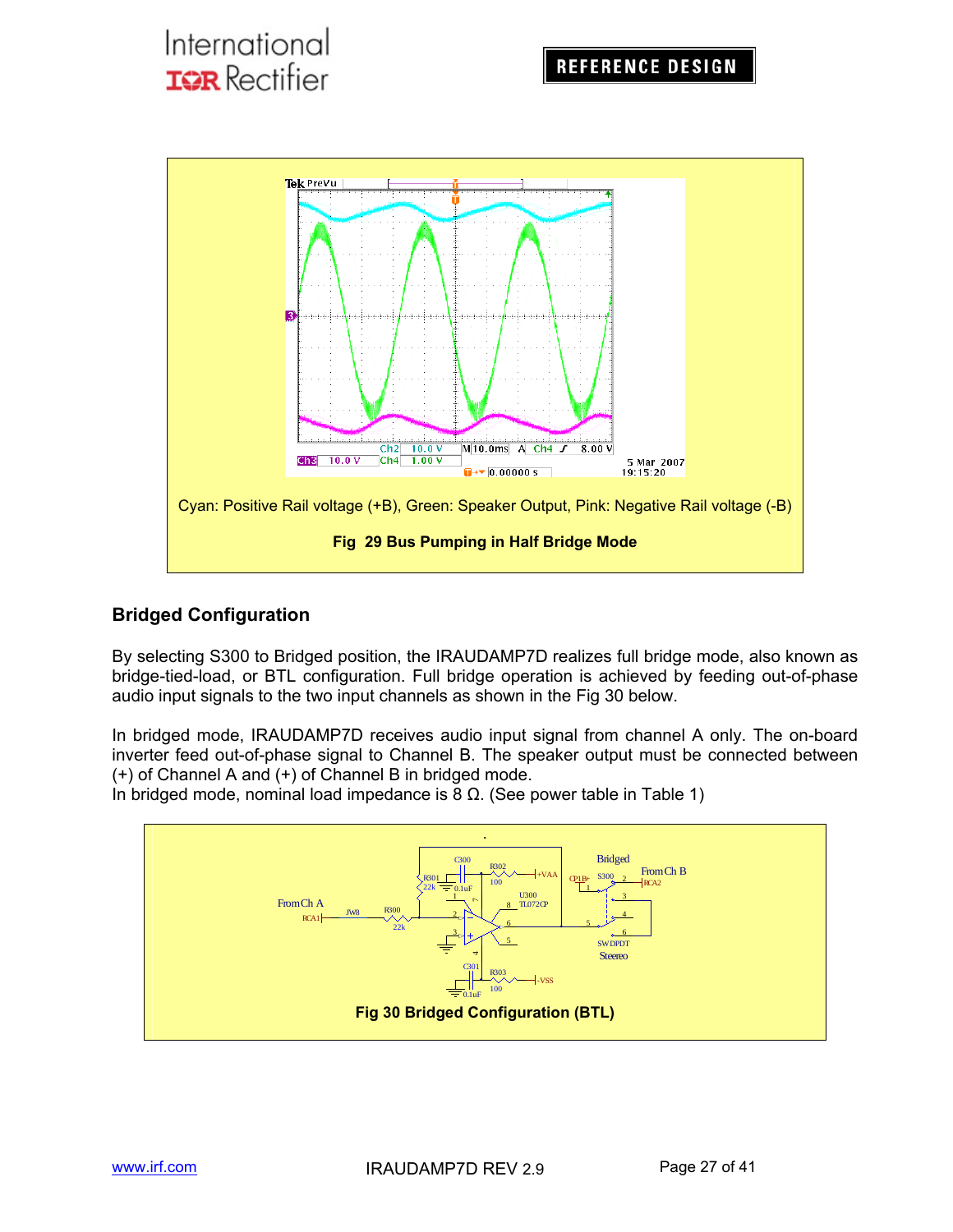### **Load Impedance**

Each channel is optimized for a 4  $\Omega$  speaker load in half bridge and 8  $\Omega$  load in full bridge.

### **Output Filter Selection**

Since the output filter is not included in the control loop of the IRAUDAMP7D, the control loop has no ability to compensate performance deterioration caused by the output filter. Therefore, it is necessary to understand what characteristics are preferable when designing the output filter.

- 1) The DC resistance of the inductor should be minimized to 20 m $\Omega$  or less.
- 2) The linearity of the output inductor and capacitor should be high with output current and voltage.



Fig 31 demonstrates THD performance difference with various inductors.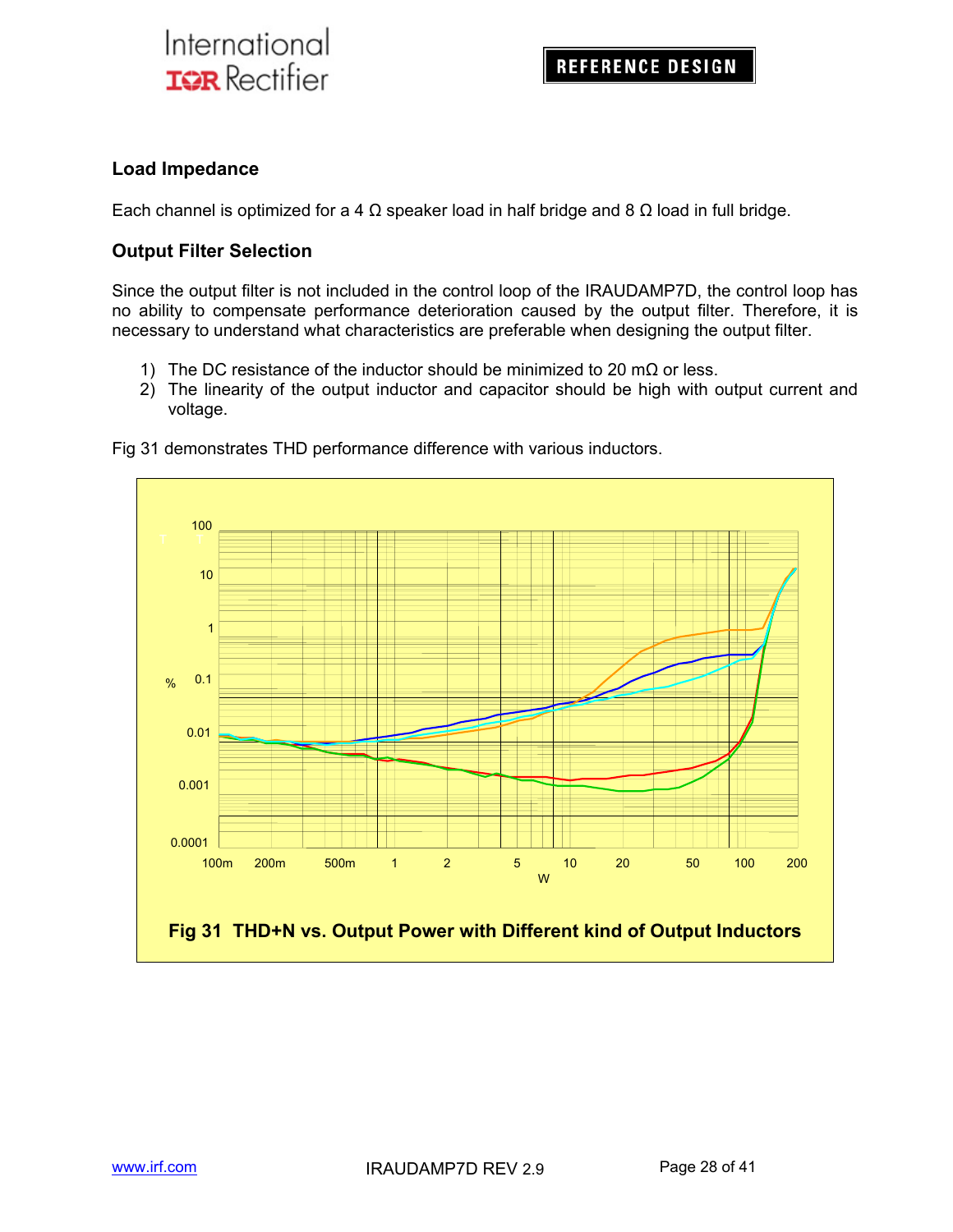### **Input Signal and Gain Setting**

A proper input signal is an analog signal ranging from 20Hz to 20kHz with up to 3  $V_{RMS}$  amplitude with a source impedance of no more than 600  $Ω$ . Input signal with frequencies from 30kHz to 60kHz may cause LC resonance in the output LPF, causing a large reactive current flowing through the switching stage, especially with greater than 8  $\Omega$  load impedances, and the LC resonance can activate OCP.

The IRAUDAMP7D has an RC network called Zobel network (R30 and C13) to damp the resonance and prevent peaking frequency response with light loading impedance. (Fig 32) The Zobel network is not thermally rated to handle continuous supersonic frequencies above 20kHz. These supersonic input frequencies can be filtered out by adding R2 and C2 as shown on main schematic Fig 33 and Fig 34. This RC filter works also as an input RF filter to prevent potential radio frequency interferences.



## **Gain Setting**

The ratio of resistors R8/R2 in Fig 23 sets voltage gain. The IRAUDAMP7D has no on board volume control. To change the voltage gain, change the input resistor term R2. Changing R8 affects PWM control loop design and may result poor audio performance.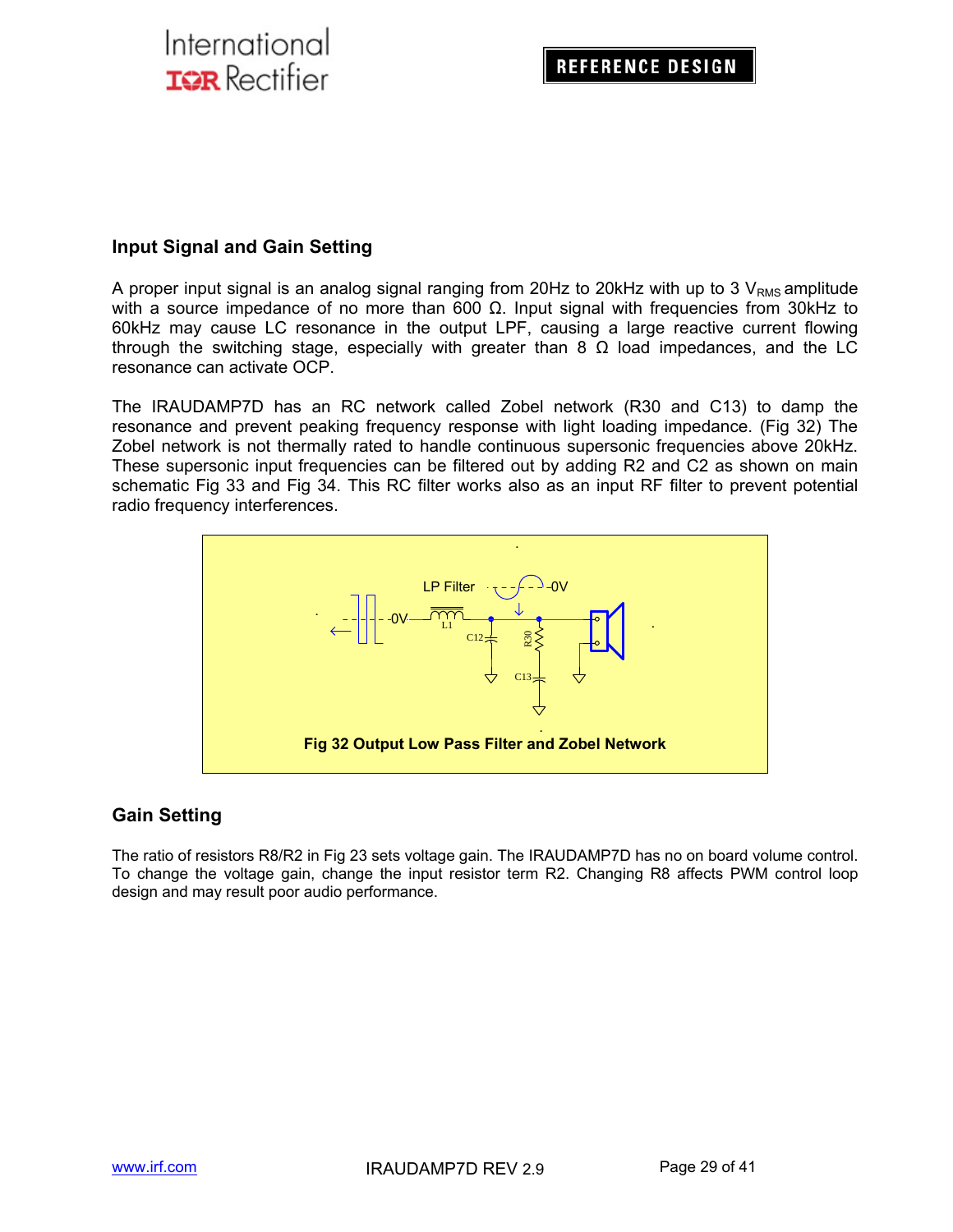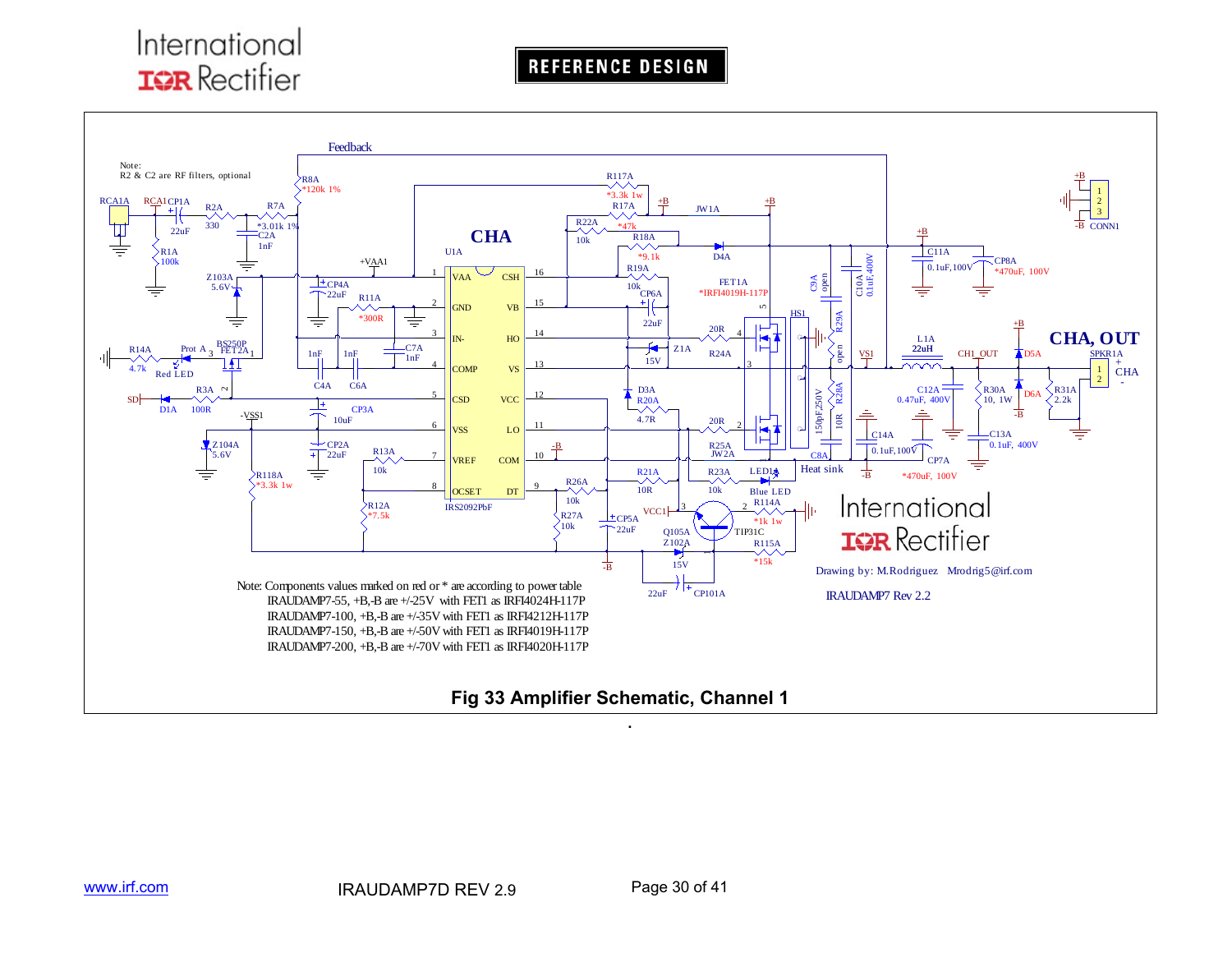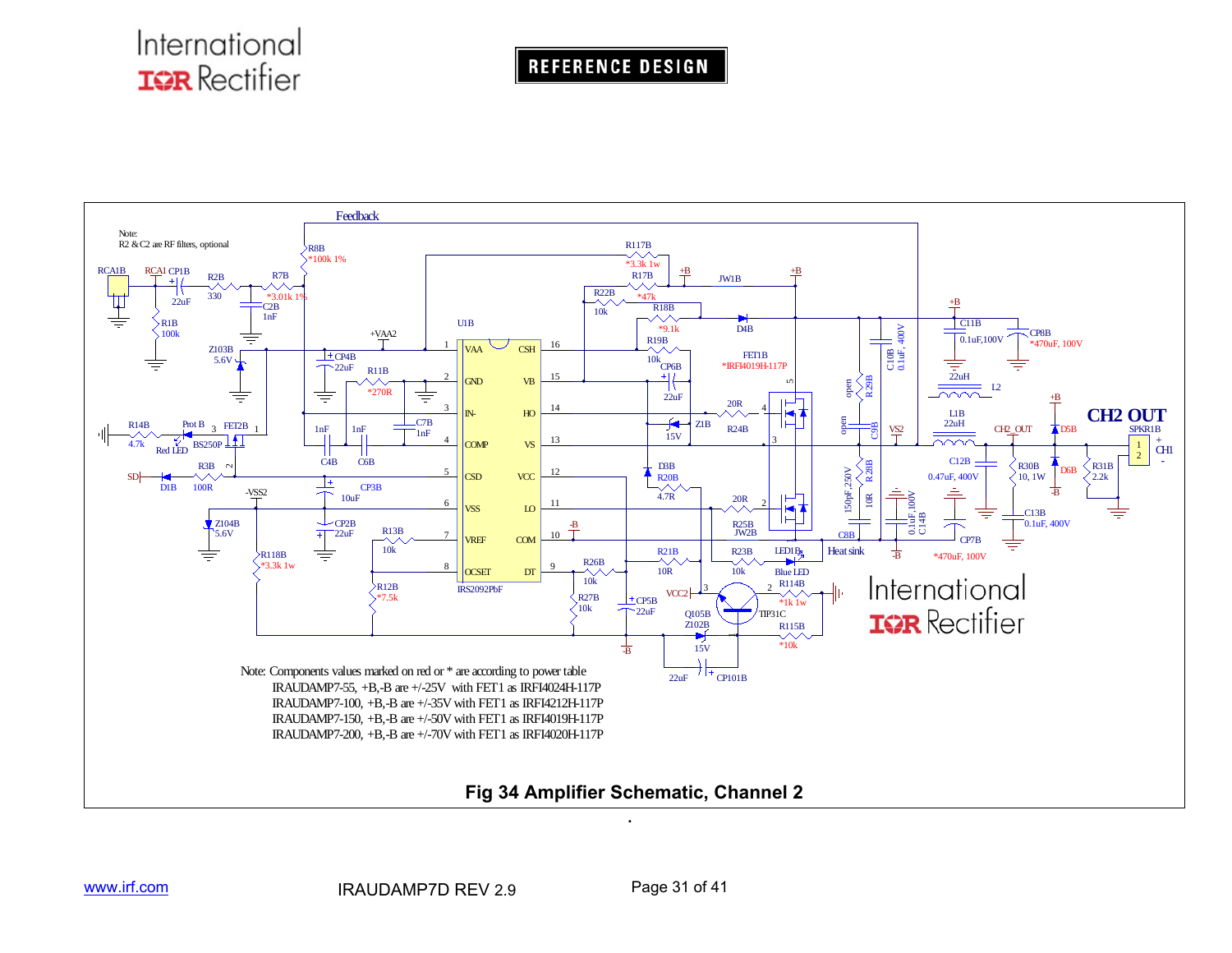

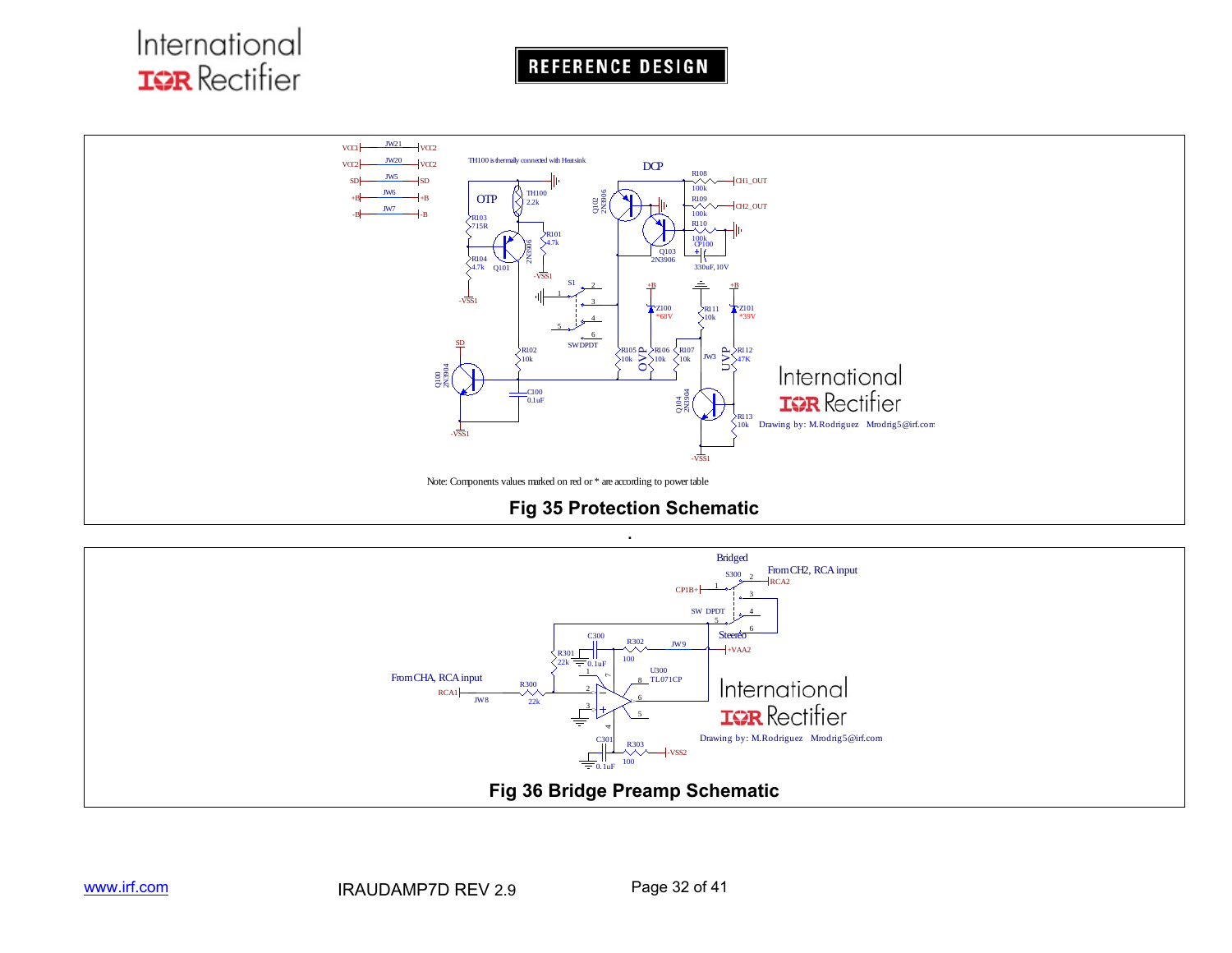

## **IRAUDAMP7D-150 Fabrication Materials**

## **Table 3 IRAUDAMP7D-150 Electrical Bill of Materials**

| Quantit<br>V            | Value                 | Description                                        | Designator                                                                             | Digikey P/N          | Vendor                                                    |  |
|-------------------------|-----------------------|----------------------------------------------------|----------------------------------------------------------------------------------------|----------------------|-----------------------------------------------------------|--|
| 8                       | 1nF, 50V              | CAP 1nF 50V<br>POLYESTER 5%                        | C2A, C2B, C4A,<br>C4B, C6A, C6B,<br>P4551-ND<br>C7A, C7B                               |                      | Panasonic -<br><b>ECG</b>                                 |  |
| $\overline{2}$          | 150 pF, 250V          | <b>CERAMIC CAP 150PF</b><br>250 VAC CERAMIC<br>10% | C8A, C8B                                                                               | P11413TB-ND          | Panasonic -<br><b>ECG</b>                                 |  |
| $\overline{2}$          | Open                  | <b>CERAMIC CAP 150PF</b><br>250 VAC CERAMIC<br>10% | C9A, C9B                                                                               | P11413TB-ND          | Panasonic -<br><b>ECG</b>                                 |  |
| 4                       | 0.1uF, 400V           | CAP .10UF 400V<br><b>METAL</b><br>POLYPROPYLANE    | C10A, C10B, C13A,<br>C <sub>13</sub> B                                                 | 495-1311-ND          | EPCOS Inc.                                                |  |
| 4                       | 0.1uF 100V            | CAP .10UF 100V<br>METAL POLYESTER                  | C11A, C11B, C14A,<br>C14B                                                              | 495-1147-ND          | EPCOS Inc.                                                |  |
| $\overline{c}$          | $0.47$ u $F1$<br>400V | CAP 47UF 400V<br><b>METAL</b><br>POLYPROPYLANE     | C12A, C12B                                                                             | 495-1315-ND          | <b>EPCOS</b> Inc                                          |  |
| 3                       | 0.1uF 100V            | CAP .10UF 100V<br><b>METAL POLYESTER</b>           | C100, C300, C301                                                                       | 495-1147-ND          | <b>EPCOS Inc</b>                                          |  |
| $\mathbf{1}$            | ED365/3               | <b>TERMINAL BLOCK</b><br>7.50MM 3POS PCB           | CONN1                                                                                  | ED2355-ND            | On Shore<br>Technology                                    |  |
| 12                      | 22uF                  | CAP 22UF 25V ELECT<br><b>VR RADIAL</b>             | CP1A, CP1B, CP2A,<br>CP2B, CP4A, CP4B,<br>CP5A. CP5B. CP6A.<br>CP6B, CP101A,<br>CP101B | 493-1058-ND          | Nichicon                                                  |  |
| $\overline{2}$          | 10uF, 16V             | CAP ELECT 10UF 16V<br><b>KS RADIAL</b>             | CP3A, CP3B                                                                             | <b>P966-ND</b>       | Panasonic -<br><b>ECG</b>                                 |  |
| 4                       | 470uF/100V            | <b>CAP 470UF 100V</b><br>ELECT PW RADIAL           | CP7A, CP7B, CP8A.<br>CP8B                                                              | 493-1985-ND          | Nichicon                                                  |  |
| $\mathbf{1}$            | 330uF, 10V            | CAP 330UF 10V ALUM<br><b>LYTIC RADIAL</b>          | CP100                                                                                  | P5125-ND             | Panasonic -<br><b>ECG</b>                                 |  |
| $\overline{2}$          | 1N4148T-73            | DIODE SWITCH 100V<br>150MA DO-35                   | D <sub>1</sub> A, D <sub>1</sub> B                                                     | 1N4148T-73CT-ND      | Rohm                                                      |  |
| 4                       | MUR120RLG             | DIODE ULTRA FAST<br>1A 200V AXIAL DO-41            | D3A, D3B, D4A, D4B                                                                     | MUR120RLGOSCT<br>-ND | ON<br>Semiconducto<br>r                                   |  |
| 4                       | 1N4003                | DIODE GEN PURPOSE<br>200V 1A DO41                  | D5A, D5B, D6A, D6B                                                                     | 1N4003FSCT-ND        | Fairchild<br>Semiconducto<br>r                            |  |
| 2                       | *IRFI4019H-<br>117P   | IRFI4019H-117P, Dual<br>MOSFET TO-220-5            | FET1A, FET1B                                                                           | IR's Part No.        | Rectifier                                                 |  |
| 2                       | <b>BS250P</b>         | MOSFET P-CH 45V<br>230MA TO-92                     | FET2A, FET2B                                                                           | BS250P-ND            | Zetex Inc                                                 |  |
| 1                       | Heat sink             | Aluminum heat spreader                             | HS <sub>1</sub>                                                                        | Drawing<br>IRHS Amp1 | International<br>Custom made<br>Panasonic -<br><b>ECG</b> |  |
| 4                       | Wire 0.400"           | <b>AXIAL JUMPER RES</b><br>0.0 OHM                 | JW1A, JW1B, JW2A,<br>JW2B                                                              | P0.0BACT-ND          |                                                           |  |
| $\mathbf{1}$            | Wire 0.300"           | AXIAL JUMPER RES<br>0.0 OHM                        | JW3                                                                                    | P0.0BACT-ND          | Panasonic -<br>ECG                                        |  |
| $\mathbf{1}$            | Wire 1.640"           | Wire Jumper #20 AWG<br>insulated                   | JW <sub>5</sub>                                                                        | Custom               | Custom                                                    |  |
| 2                       | Wire 1.800"           | Wire Jumper #20 AWG<br>insulated                   | JW6, JW7                                                                               | Custom               | Custom                                                    |  |
| $\mathbf{1}$            | Wire 1.240"           | Wire Jumper #20 AWG<br>insulated                   | JW8                                                                                    | Custom               | Custom                                                    |  |
| $\mathbf{1}$            | Wire 1.200"           | Wire Jumper #20 AWG<br>insulated                   | JW9                                                                                    | Custom               | Custom                                                    |  |
| 2                       | Wire 0.800"           | Wire Jumper #20 AWG<br>insulated                   | JW20, JW21                                                                             | Custom               | Custom                                                    |  |
| $\overline{\mathbf{c}}$ | 22uH, 13A             | Class D Inductor, 22UH                             | L1A, L1B                                                                               | Sagami 7G17A-        | Sagami                                                    |  |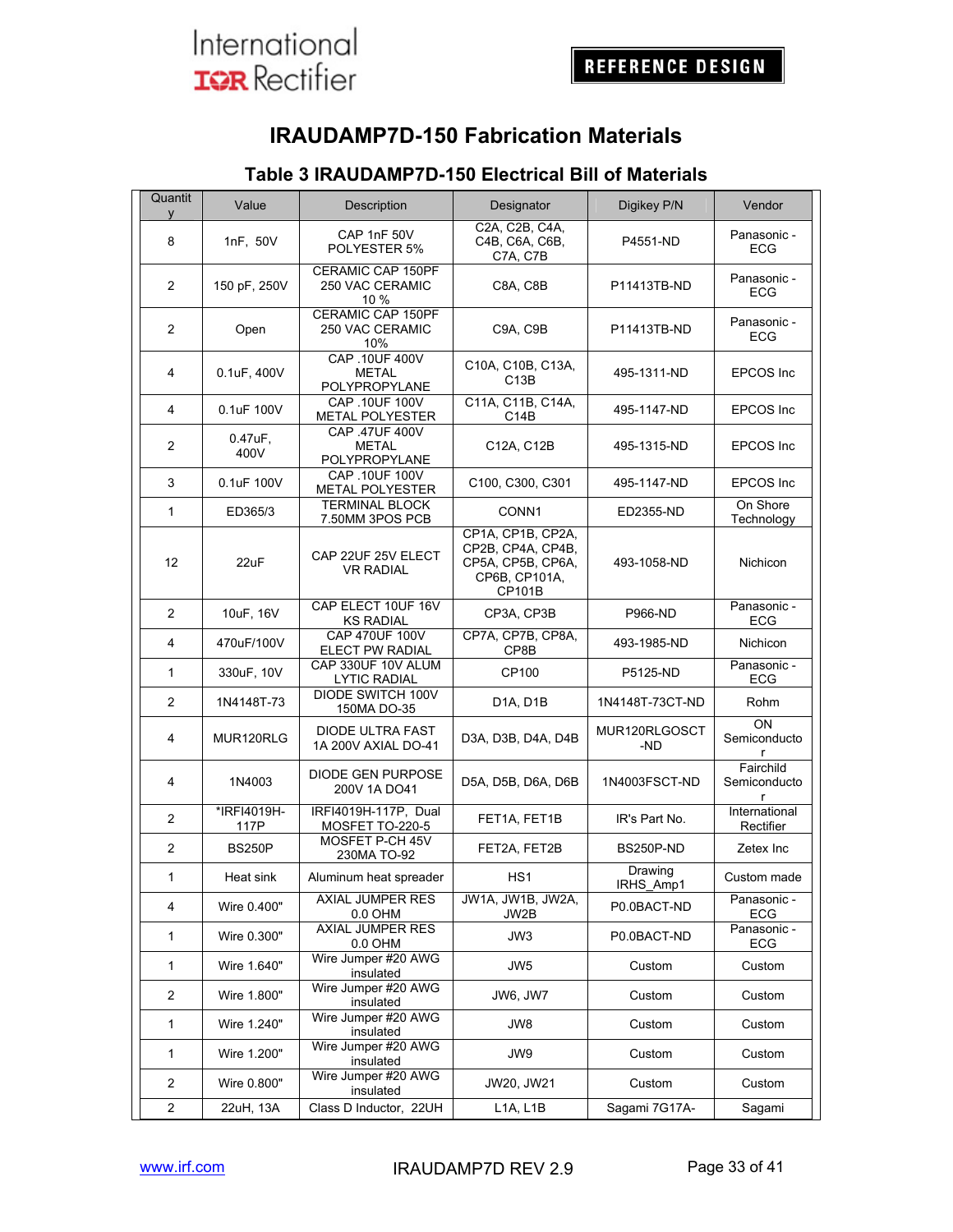|                |                 | 13A                                                       | 220M-R                                                                                                                    |                             |                                           |
|----------------|-----------------|-----------------------------------------------------------|---------------------------------------------------------------------------------------------------------------------------|-----------------------------|-------------------------------------------|
| 2              | <b>Blue LED</b> | <b>LED 3MM DUAL</b><br><b>FLANGE BLUE CLEAR</b>           | 160-1600-ND<br>LED1A, LED1B<br>Prot A, Prot B<br>160-1140-ND                                                              |                             | LITE-ON INC                               |
| 2              | Red LED         | LED 3MM HI-EFF RED<br>TRANSPARENT                         |                                                                                                                           |                             | LITE-ON INC                               |
| 2              | 2N3904-AP       | <b>TRANSISTOR NPN GP</b><br>40V TO92                      | Q100, Q104                                                                                                                | 2N3904-APCT-ND              | Micro<br>Commercial<br>Co.                |
| 3              | 2N3906-AP       | <b>TRANSISTOR PNP GP</b><br>40V TO92                      | Q101, Q102, Q103                                                                                                          | 2N3906-APCT-ND              | Micro<br>Commercial<br>Co.                |
| 2              | TIP31C          | <b>TRANS NPN EPITAX</b><br>100V 3A TO-220                 | Q105A, Q105B                                                                                                              | TIP31CFS-ND                 | Fairchild<br>Semiconducto<br>$\mathsf{r}$ |
| 4              | 100k            | RES 100K OHM<br>CARBON FILM 1/4W<br>5%                    | R1A, R1B, R108,<br>R <sub>110</sub>                                                                                       | P100KBACT-ND                | Panasonic -<br><b>ECG</b>                 |
| 2              | 330             | AXIAL RES 330 OHM<br>CARBON FILM 1/4W<br>5%               | <b>R2A, R2B</b>                                                                                                           | P330BACT-ND                 | Panasonic -<br>ECG                        |
| 2              | 100 Ohms        | AXIAL RES 100 OHM<br>CARBON FILM 1/4W<br>5%               | R3A, R3B                                                                                                                  | P100BACT-ND                 | Panasonic -<br><b>ECG</b>                 |
| 2              | 3k 1%           | <b>AXIAL RES METAL</b><br>FILM 3.00K OHM 1/4W<br>1%       | R7A, R7B                                                                                                                  | P3.00KCACT-ND               | Panasonic -<br><b>ECG</b>                 |
| 2              | 120k 1%         | <b>AXIAL RES METAL</b><br><b>FILM 120K OHM 1/4W</b><br>1% | <b>R8A, R8B</b>                                                                                                           | P120KCACT-ND                | Panasonic -<br><b>ECG</b>                 |
| 2              | 300 Ohms        | AXIAL RES 300 OHM<br>CARBON FILM 1/4W<br>5%               | R11A, R11B                                                                                                                | P300BACT-ND                 | P300BACT-<br>ND.                          |
| 2              | 7.5k            | AXIAL RES 7.5K OHM<br>CARBON FILM 1/4W<br>5%              | R12A, R12B                                                                                                                | P7.5KBACT-ND                | Yageo                                     |
| 18             | 10k             | AXIAL RES 10k OHM<br><b>CARBON FILM 1/4W</b><br>5%        | R13A, R13B, R19A,<br>R19B, R22A, R22B,<br>R23A, R23B, R26A,<br>R26B, R27A, R27B,<br>R102, R105, R106,<br>R107, R111, R113 | P10KBACT-ND<br>P4.7KBACT-ND | Panasonic -<br><b>ECG</b>                 |
| 4              | 4.7k            | AXIAL RES 4.7K OHM<br><b>CARBON FILM 1/4W</b><br>5%       | R14A, R14B, R101,<br>R <sub>104</sub>                                                                                     |                             | Panasonic -<br><b>ECG</b>                 |
| 2              | 47k             | AXIAL RES 47K OHM<br>CARBON FILM 1/4W<br>5%               | R17A, R17B                                                                                                                | P47KBACT-ND                 | Panasonic -<br><b>ECG</b>                 |
| 2              | 9.1k            | AXIAL RES 9.1K OHM<br>CARBON FILM 1/4W<br>5%              | R18A, R18B                                                                                                                | P9.1KBACT-ND                | Panasonic -<br>ECG                        |
| 2              | 4.7 Ohms        | AXIAL RES 4.7 OHM<br><b>CARBON FILM 1/4W</b><br>5%        | R20A, R20B                                                                                                                | P4.7BACT-ND                 | Panasonic -<br><b>ECG</b>                 |
| 4              | 10 Ohms         | AXIAL RES METAL<br>FILM 10.0 OHM 1/2W<br>1%               | R21A, R21B, R28A,<br>R28B                                                                                                 | PPC10.0XCT-ND               | Vishay/BC<br>Components                   |
| 4              | 20R             | <b>AXIAL RES METAL</b><br>FILM 20.0 OHM 1/2W<br>1%        | R24A, R24B, R25A,<br>R25B                                                                                                 | PPC20.0XCT-ND               | Vishay/BC<br>Components                   |
| 2              | open            | AXIAL RES METAL<br>FILM 10.0 OHM 1/2W<br>1%               | R29A, R29B                                                                                                                | PPC10.0XCT-ND               | Vishay/BC<br>Components                   |
| 2              | 2.2k 1W         | AXIAL RES 10 OHM 1W<br>5% METAL OXIDE                     | R30A, R30B                                                                                                                | 10W-1-ND                    | Yageo                                     |
| $\overline{2}$ | 2.2k 1W         | AXIAL RES 2.2K OHM<br>1W 5% METAL OXIDE                   | R31A, R31B                                                                                                                | 2.2KW-1-ND                  | Yageo                                     |
| 1              | 715 1%          | AXIAL RES 715 OHM<br>1% 50PPM 1/4W                        | R <sub>103</sub>                                                                                                          | CMF715QFCT-ND               | Vishay/Dale                               |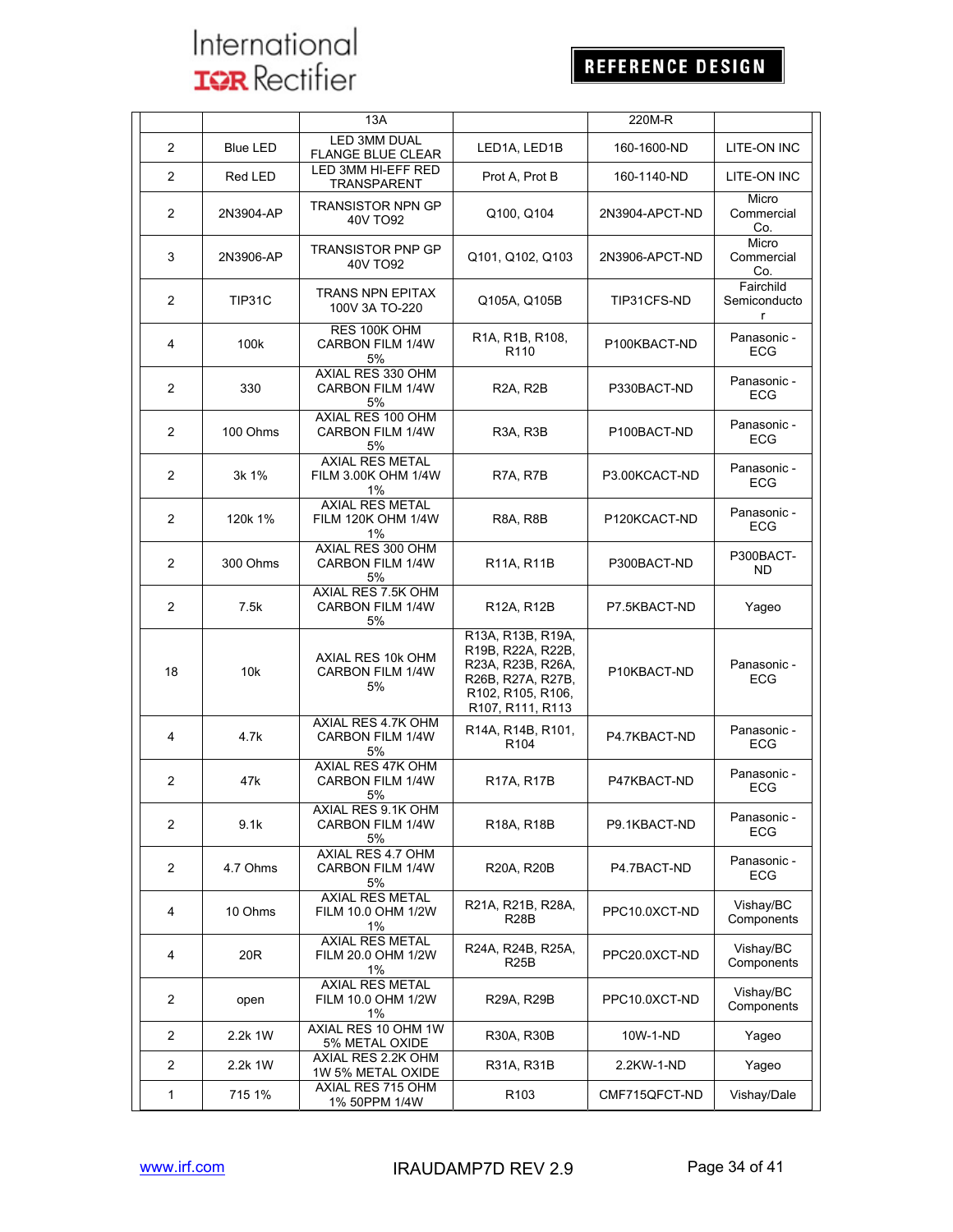## REFERENCE DESIGN

| 1              | 100k                                                         | RES 100K OHM<br><b>CARBON FILM 1/4W</b><br>5%                                        | R <sub>109</sub><br>P100KBACT-ND |                            | Panasonic -<br><b>ECG</b>  |  |  |
|----------------|--------------------------------------------------------------|--------------------------------------------------------------------------------------|----------------------------------|----------------------------|----------------------------|--|--|
| $\mathbf{1}$   | 47k                                                          | AXIAL RES 47K OHM<br>CARBON FILM 1/4W<br>5%                                          | R <sub>112</sub>                 | P47KBACT-ND                | Panasonic -<br><b>ECG</b>  |  |  |
| $\overline{2}$ | 1k 1W                                                        | AXIAL RES 1.0K OHM<br>1W 5% METAL OXIDE                                              | R114A, R114B                     | 1.0KW-1-ND                 | Yaqeo                      |  |  |
| $\overline{2}$ | 15k                                                          | AXIAL RES 15k OHM<br><b>CARBON FILM 1/4W</b><br>5%                                   | R115A, R115B                     | P15KBACT-ND                | Panasonic -<br><b>ECG</b>  |  |  |
| 4              | 3.3k 1W                                                      | AXIAL RES 3.3K OHM<br>1W 5% METAL OXIDE                                              | R117A, R117B,<br>R118A, R118B    | 3.3KW-1-ND                 | Yageo                      |  |  |
| $\overline{2}$ | 22k                                                          | AXIAL RES 22K OHM<br><b>CARBON FILM 1/4W</b><br>5%                                   | R300, R301                       | P22KBACT-ND                | Panasonic -<br><b>ECG</b>  |  |  |
| 2              | 100 Ohms                                                     | AXIAL RES 100 OHM<br>CARBON FILM 1/4W<br>5%                                          | R302, R303                       | P100BACT-ND                | Panasonic -<br><b>ECG</b>  |  |  |
| 1              | <b>RCJ-013</b><br>(White CH2)                                | <b>CONN RCA JACK</b><br>METAL R/A WHT PCB                                            | RCA <sub>1</sub> A               | CP-1402-ND<br>(White)      | CUI Inc                    |  |  |
| $\mathbf{1}$   | <b>RCJ-012 (Red</b><br>CH <sub>1</sub> )                     | <b>CONN RCA JACK</b><br>RCA1B<br>METAL R/A WHT PCB                                   |                                  | CP-1401-ND (Red)           | CUI Inc                    |  |  |
| $\overline{c}$ | EG2209A                                                      | <b>SWITCH SLIDE DPDT</b><br>12V 1A L=4                                               | S1, S300                         | EG1908-ND                  | E-Switch                   |  |  |
| $\overline{2}$ | ED365/2                                                      | <b>TERMINAL BLOCK</b><br>7.50MM 2POS PCB                                             | SPKR1A, SPKR1B                   | ED2354-ND                  | On Shore<br>Technology     |  |  |
| $\mathbf{1}$   | 2.2k at 25C                                                  | <b>THERMISTOR NTC</b><br>2.2K OHM LEADED                                             | TH100                            | <b>BC2304-ND</b>           | Vishay/BC<br>Components    |  |  |
| $\overline{2}$ | IRS2092PbF                                                   | Class D Controller.<br>IRS2092PbF DIP-16,<br>Class D Controller,<br>IRS2092PbFDIP-16 | <b>U1A, U1B</b><br>IR's P/N      |                            | International<br>Rectifier |  |  |
| $\mathbf{1}$   | <b>TL071CP</b>                                               | IC LN JFET-IN GP OP<br>AMP 8-DIP                                                     | U300                             | 296-7186-5-ND              | Texas<br>Instruments       |  |  |
| 4              | 15V                                                          | DIODE Zener 500MW<br><b>15V DO35</b>                                                 | Z1A, Z1B, Z102A,<br>Z102B        | 1N5245B-TPCT-<br>ND.       | Micro<br>Commercial<br>Co. |  |  |
| 1              | 68V                                                          | DIODE Zener 500MW<br>68V DO35                                                        |                                  | 1N5266B-TPCT-<br>ND.       | Micro<br>Commercial<br>Co. |  |  |
| 1              | 39V                                                          | DIODE Zener 500MW<br>39V DO35                                                        | Z101                             | 1N5259BDICT-ND             | Micro<br>Commercial<br>Co. |  |  |
| 4              | 5.6V                                                         | DIODE Zener 500MW<br>5.6V DO35                                                       | Z103A, Z103B,<br>Z104A, Z104B    | 1N5232B-TPCT-<br><b>ND</b> | Micro<br>Commercial<br>Co. |  |  |
|                | Note all 1/2 W and 1W resistors are flame proof part numbers |                                                                                      |                                  |                            |                            |  |  |

## **Table 4 IRAUDAMP7D Mechanical Bill of Materials**

| Quantit | <b>Description</b><br>Value |                                                                | Designator                                                                                                             | <b>Digikey</b><br>P/N | Vendor                       |
|---------|-----------------------------|----------------------------------------------------------------|------------------------------------------------------------------------------------------------------------------------|-----------------------|------------------------------|
|         | 16-DIP Socket               | 16 PIN SOLDER TAIL DIP<br><b>SOCKET</b>                        | IC Socket 1                                                                                                            | A402AE<br>-ND         | Aries<br>Electro-<br>nics    |
| 5       | Washer #4 SS                | WASHER LOCK<br><b>INTERNAL #4 SS</b>                           | Lock washer 1, Lock washer 2,<br>Lock washer 3, Lock washer 4,<br>Lock washer 5                                        | H729-<br><b>ND</b>    | <b>Building</b><br>Fasteners |
|         | <b>PCB</b>                  | <b>Print Circuit Board</b><br><b>IRAUDAMP7D Rev</b><br>2.2 PCB | PCB <sub>1</sub>                                                                                                       |                       | Custom                       |
| 12      | Screw 4-<br>40X5/16         | <b>SCREW MACHINE</b><br><b>PHILLIPS 4-40X5/16</b>              | Screw 1, Screw 2, Screw 3,<br>Screw 4, Screw 5, Screw 6,<br>Screw 7, Screw 8, Screw 9,<br>Screw 10. Screw 11. Screw 12 | H343-<br>ND.          | <b>Building</b><br>Fasteners |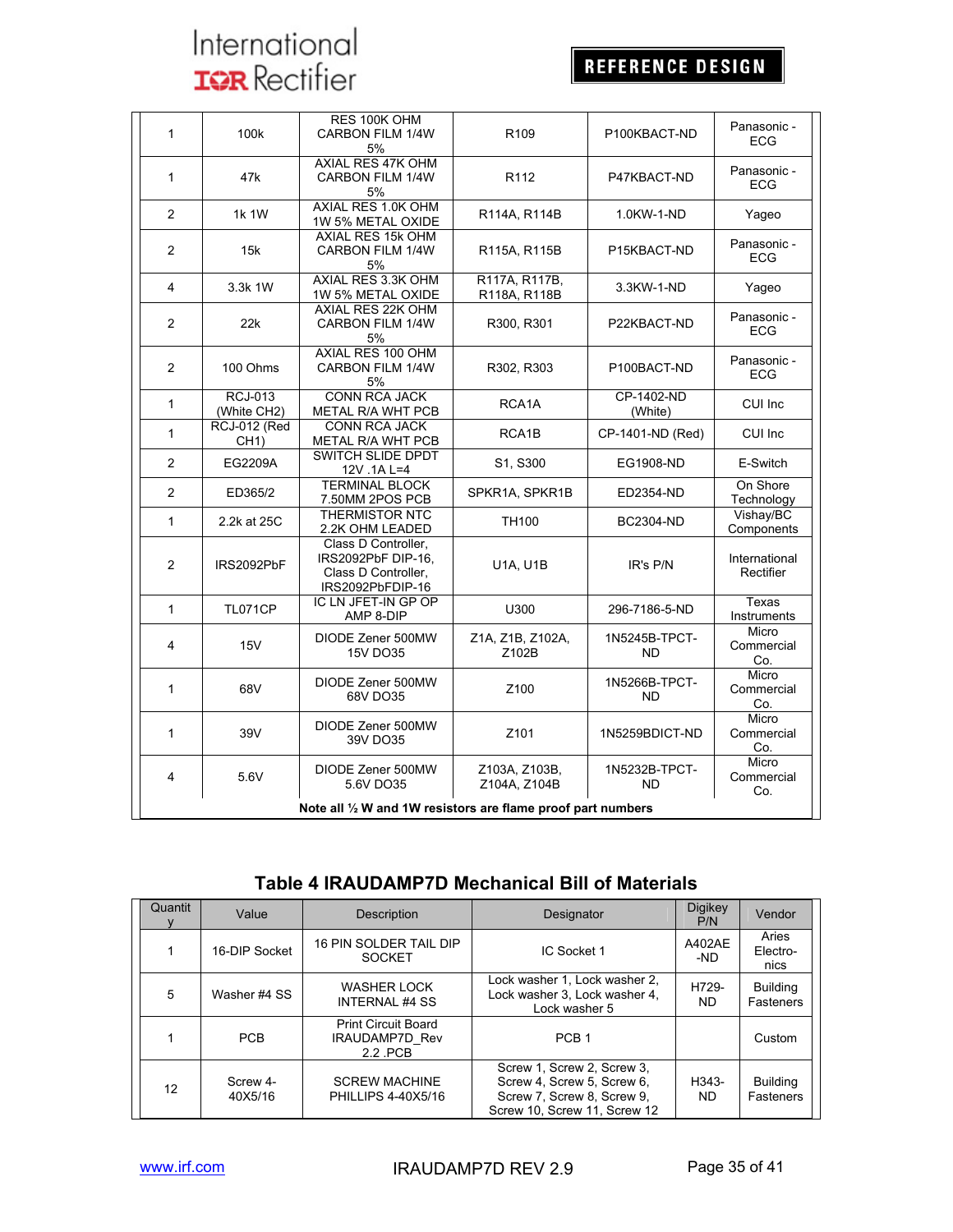REFERENCE DESIGN

| 4 | Stand off 0.5" | STANDOFF HEX 4-<br>40THR .500"L ALUM                       | Stand Off 1, Stand Off 2, Stand<br>Off 3, Stand Off 4 | 1893K-<br>ND.         | Keystone<br>Electro-<br>nics |
|---|----------------|------------------------------------------------------------|-------------------------------------------------------|-----------------------|------------------------------|
|   | Stand off 0.5" | STANDOFF HEX M/F 4-<br>40.500" ALUM, Chassis<br><b>GND</b> | Stand Off 5                                           | 8401K-<br><b>ND</b>   | Keystone<br>Electro-<br>nics |
|   | AAVID 4880G    | Thermalloy TO-220<br>mounting kit with screw               | TO-220 mounting kit 1                                 | Newuar<br>82K609<br>6 | Therm-<br>alloy              |

## **Table 5 IRAUDAMP7D Models Differential Table**

|                                   |                                                                   | <b>Model Name</b>                 |                                  |                                  |                                    |                         |
|-----------------------------------|-------------------------------------------------------------------|-----------------------------------|----------------------------------|----------------------------------|------------------------------------|-------------------------|
| Item                              |                                                                   | <b>AMP7D-55</b>                   | <b>AMP7D-100</b>                 | <b>AMP7D-150</b>                 | <b>AMP7D-200</b>                   | <b>Notes</b>            |
| <b>IR Power</b><br><b>MOSFETS</b> | FET1                                                              | IRFI4024H-117P                    | IRFI4212H-117P                   | IRFI4019H-117P                   | <b>IRFI4020H-</b><br>117P          |                         |
| <b>Half Bridge</b>                | 8 $\Omega$                                                        | 25 W x 2                          | 60 W x 2                         | 125 W x 2                        | 250 W x 2                          | Stereo                  |
| Output                            | $4\Omega$                                                         | 50 W x 2                          | 120 W x 2                        | 250 W x 2                        | N/A                                | Stereo                  |
| <b>Full Bridge</b><br>Output      | 8Ω                                                                | 100 W x 1                         | 240 W x 1                        | 500 W x 1                        | N/A                                | <b>Bridged</b>          |
| Power                             | $+B, -B$                                                          | ±25V                              | ±35V                             | ±50 V                            | ±70V                               |                         |
| Supply                            | ±B Voltage<br>Range                                               | ±3V                               | ±5V                              | ±8V                              | ±10V                               |                         |
| Audio Gain                        | Gain                                                              | 20                                | 30                               | 36                               | 40                                 |                         |
| Feedback                          | <b>R8A, R8B</b>                                                   | 68k                               | 100k                             | 120 <sub>k</sub>                 | 130 k                              |                         |
| +VAA                              | R <sub>117A</sub> *<br>R117B*                                     | 1 k, 1 W                          | 2.2 k, 1 W                       | 3.3 k, 1 W                       | 5.1 k, 1 W                         |                         |
| -VSS                              | R118A*<br>R118B*                                                  | 1 k, 1 W                          | 2.2 k, 1 W                       | 3.3 k, 1 W                       | 5.1 k, 1 W                         |                         |
|                                   | R114A*<br>R114B*                                                  | 100,1 W                           | 220, 1 W                         | 1 k, 1 W                         | 2.2 k 1 W                          |                         |
| <b>VCC</b>                        | <b>R115A</b><br><b>R115B</b>                                      | 4.7 k                             | 10k                              | 15k                              | 20 k                               |                         |
| <b>OCSET</b>                      | <b>R12A</b><br>R <sub>12</sub> B                                  | 1.3k<br>(20 A)                    | 3.9k<br>(23 A)                   | 7.5k<br>(30 A)                   | 5.1k<br>(23 A)                     | (Trip<br>level)         |
| <b>CSH</b>                        | <b>R18A</b><br><b>R18B</b>                                        | 0.0<br>(20A)                      | 4.7k<br>(23A)                    | 9.1k<br>(29A)                    | 8.2k<br>(23 A)                     | (Trip<br>level)         |
| Oscillation<br>Frequency          | R11A<br>R <sub>11</sub> B                                         | 270                               | 270                              | 300                              | 360                                | 400kHz                  |
| <b>VB</b>                         | R17A<br>R <sub>17</sub> B                                         | 20k                               | 33 k                             | 47 k                             | 75k                                |                         |
| <b>OVP</b>                        | Z100                                                              | 24V<br>1N5252BDICT-<br>ND         | 47V<br>1N5261BDICT-<br>ND        | 68V<br>1N5266B-TPCT-<br>ND.      | 91 V<br>1N5270B-<br><b>TPCT-ND</b> | Zener<br>Digikey<br>P/N |
| <b>UVP</b>                        | Z101                                                              | 12V<br>1N5242B-TPCT-<br><b>ND</b> | 30V<br>1N5256BDICT-<br><b>ND</b> | 39V<br>1N5259BDICT-<br><b>ND</b> | 51V<br>1N5262B-<br>TPCT-ND         | Zener<br>Digikey<br>P/N |
| Clamping<br><b>Diode</b>          | D <sub>5</sub> A<br>D <sub>5</sub> B<br>D <sub>6</sub> A<br>D6B   | IN4002                            | IN4002                           | IN4002                           | N/A                                |                         |
|                                   | * Marked components are axial, ±5 %, 1/4 w, and flame proof type. |                                   |                                  |                                  |                                    |                         |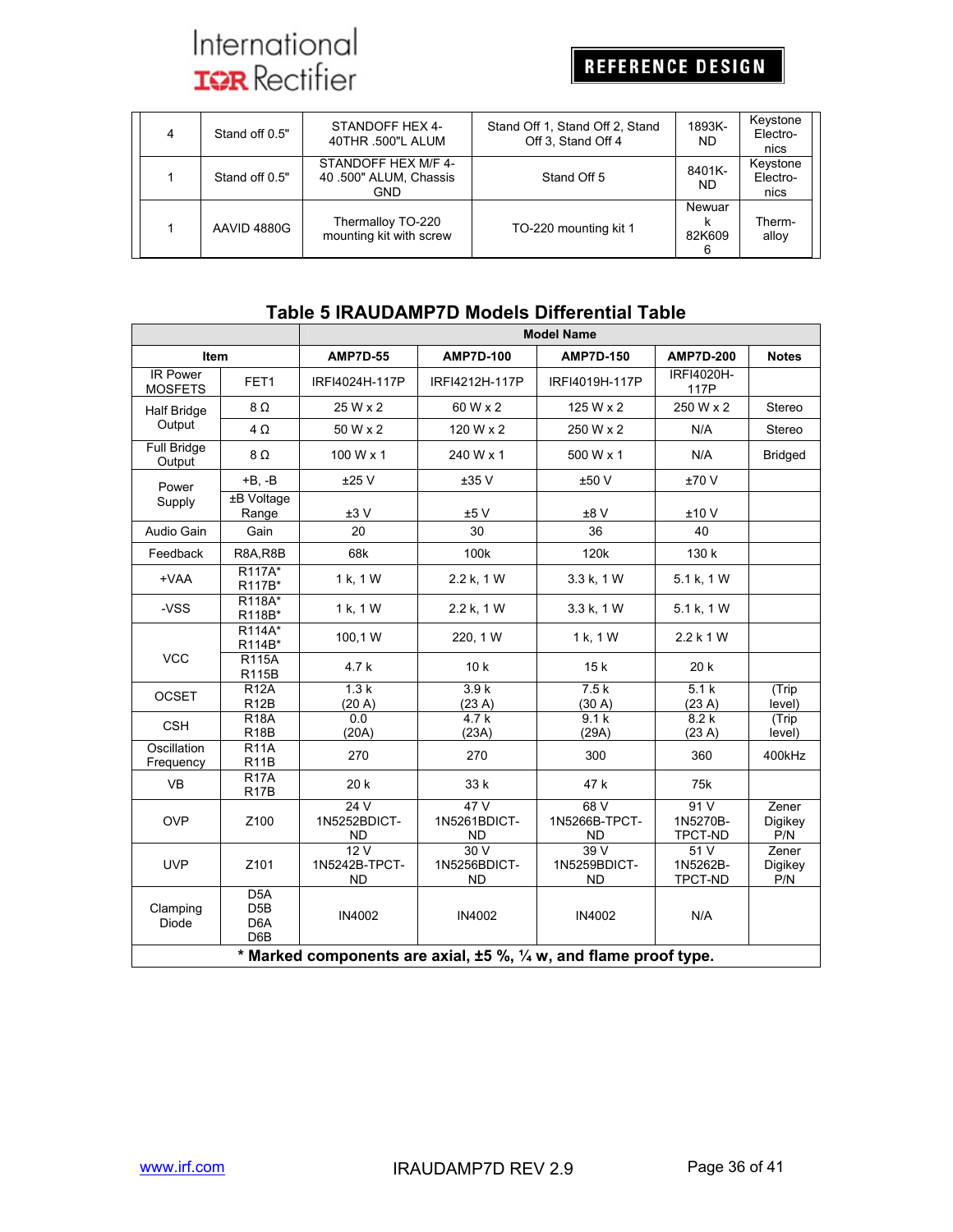## **IRAUDAMP7D Hardware**



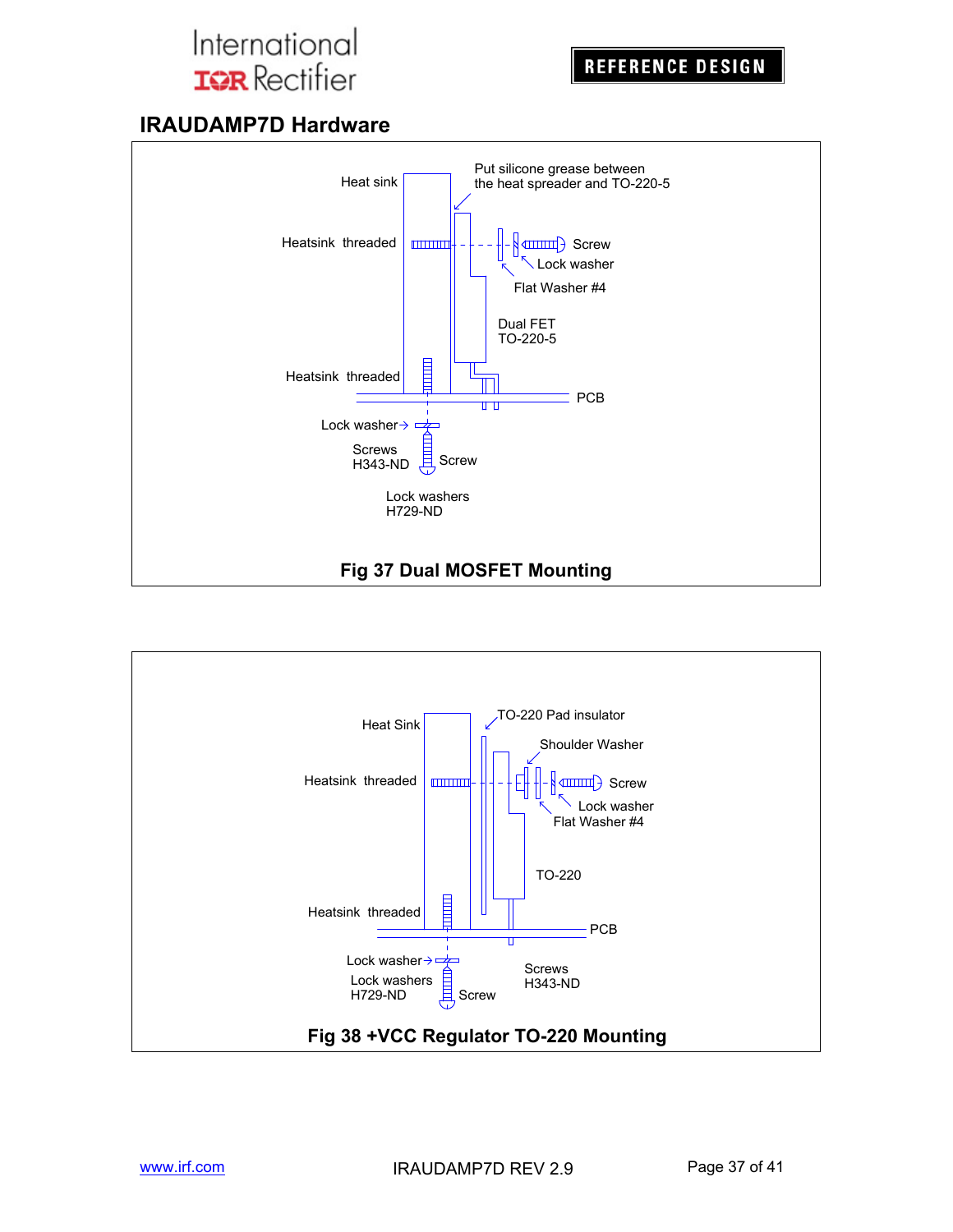

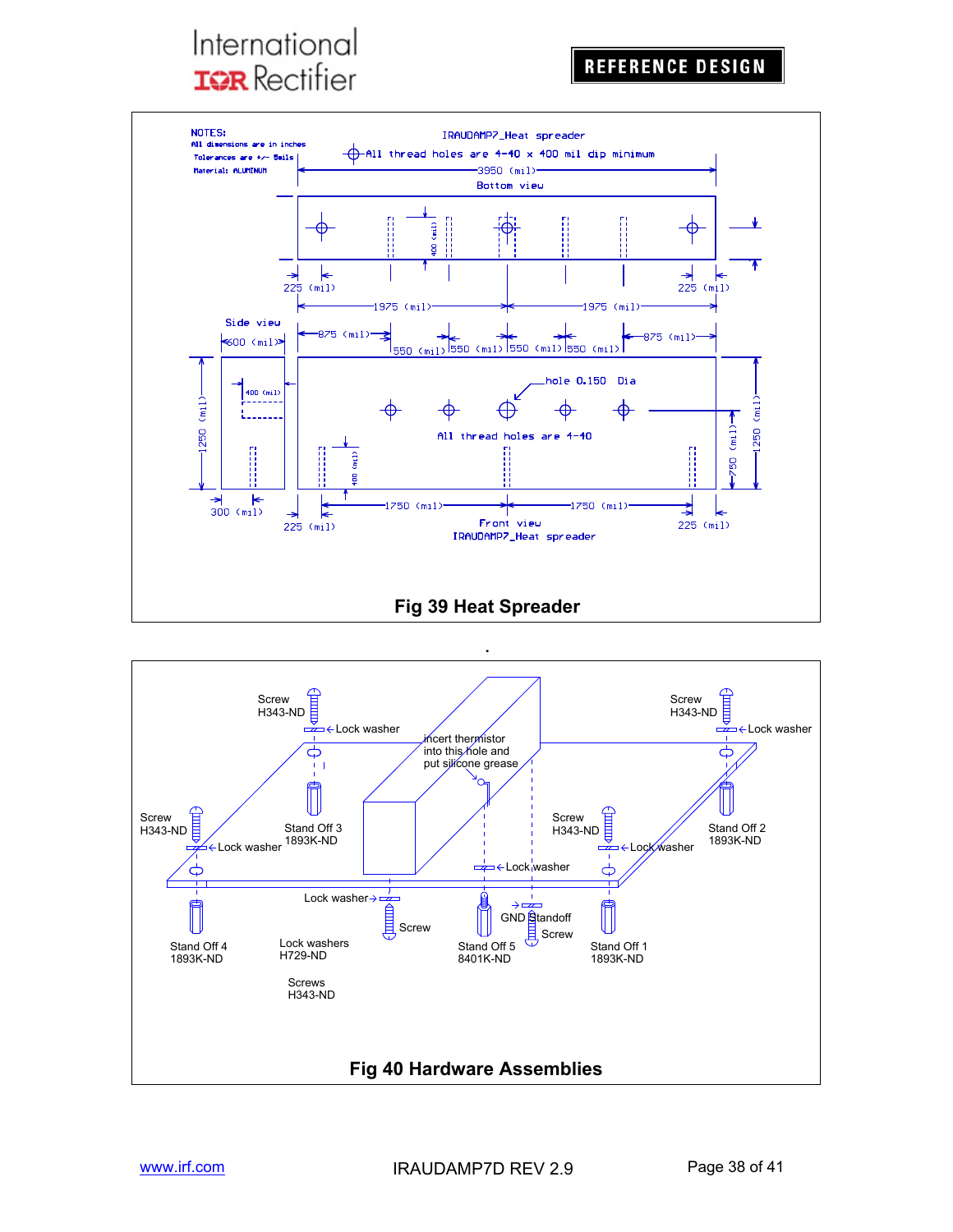

## **IRAUDAMP7D PCB Specifications**

PCB:

- 1. Single Layers SMT PCB with through holes
- 2. 1/16 thickness
- 3. 2/0 OZ Cu
- 4. FR4 material
- 5. 10 mil lines and spaces
- 6. Solder Mask to be Green enamel EMP110 DBG (CARAPACE) or Enthone Endplate DSR-3241or equivalent.
- 7. Top Silk Screen to be white epoxy non conductive per IPC–RB 276 Standard.
- 8. All exposed copper must finished with TIN-LEAD Sn 60 or 63 for 100u inches thick.
- 9. Tolerance of PCB size shall be 0.010 –0.000 inches
- 10. Tolerance of all Holes is -.000 + 0.003"
- 11. PCB acceptance criteria as defined for class II PCB'S standards.

Gerber Files Apertures Description:

All Gerber files stored in the attached CD-ROM were generated from Protel Altium Designer Altium Designer 6. Each file name extension means the following:

- 1. .gbl Bottom copper, bottom side
- 2. .gto Top silk screen
- 3. .gbs Bottom Solder Mask
- 4. .gko Keep Out,
- 5. .gm1 Mechanical
- 6. .gd1 Drill Drawing
- 7. .gg1 Drill locations
- 8. .txt CNC data
- 9. .apr Apertures data

Additional files for assembly that may not be related with Gerber files:

- 10. .pcb PCB file
- 11. .bom Bill of materials
- 12. .cpl Components locations
- 13. .sch Schematic
- 14. .csv Pick and Place Components
- 15. .net Net List
- 16. .bak Back up files
- 17. .lib PCB libraries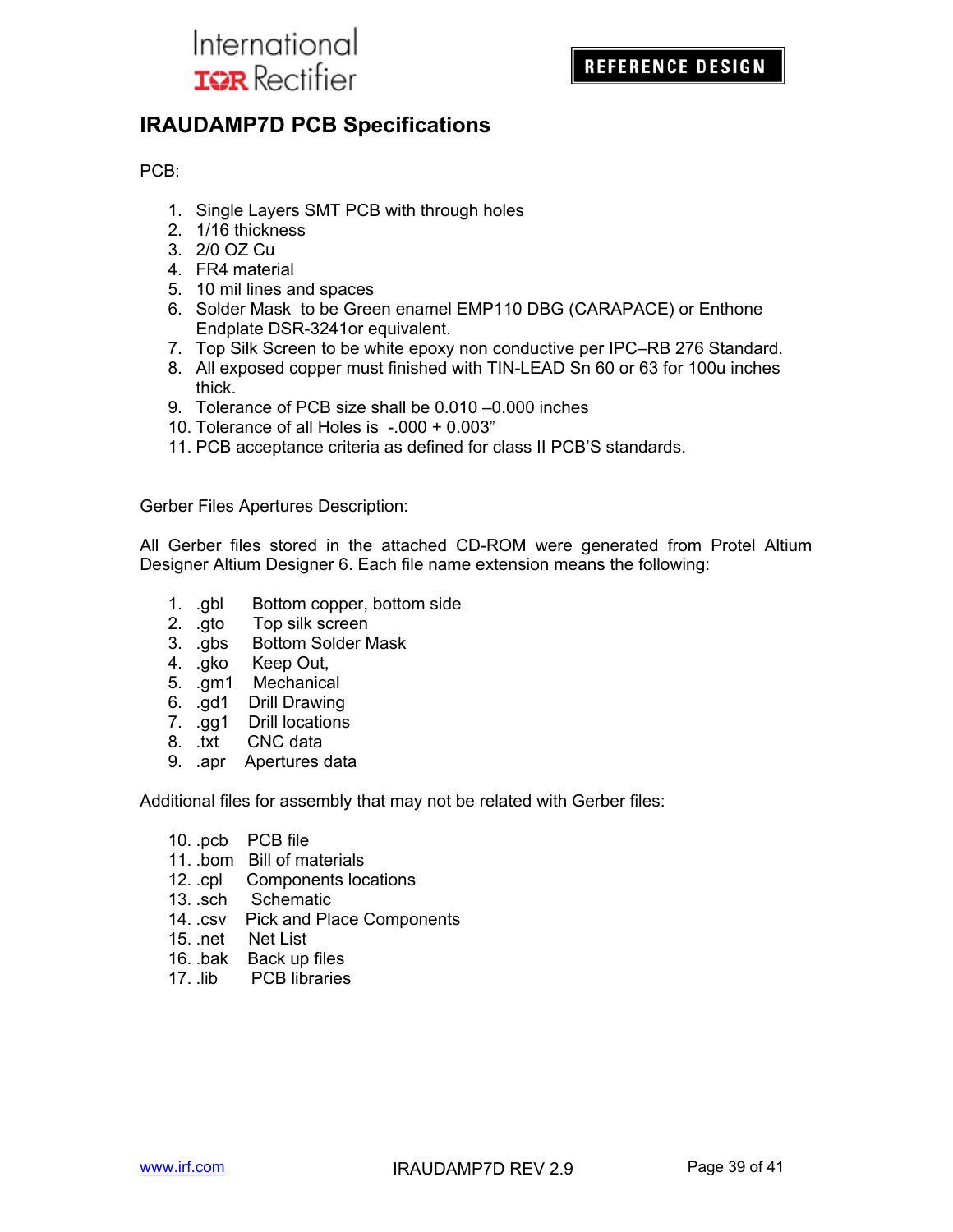